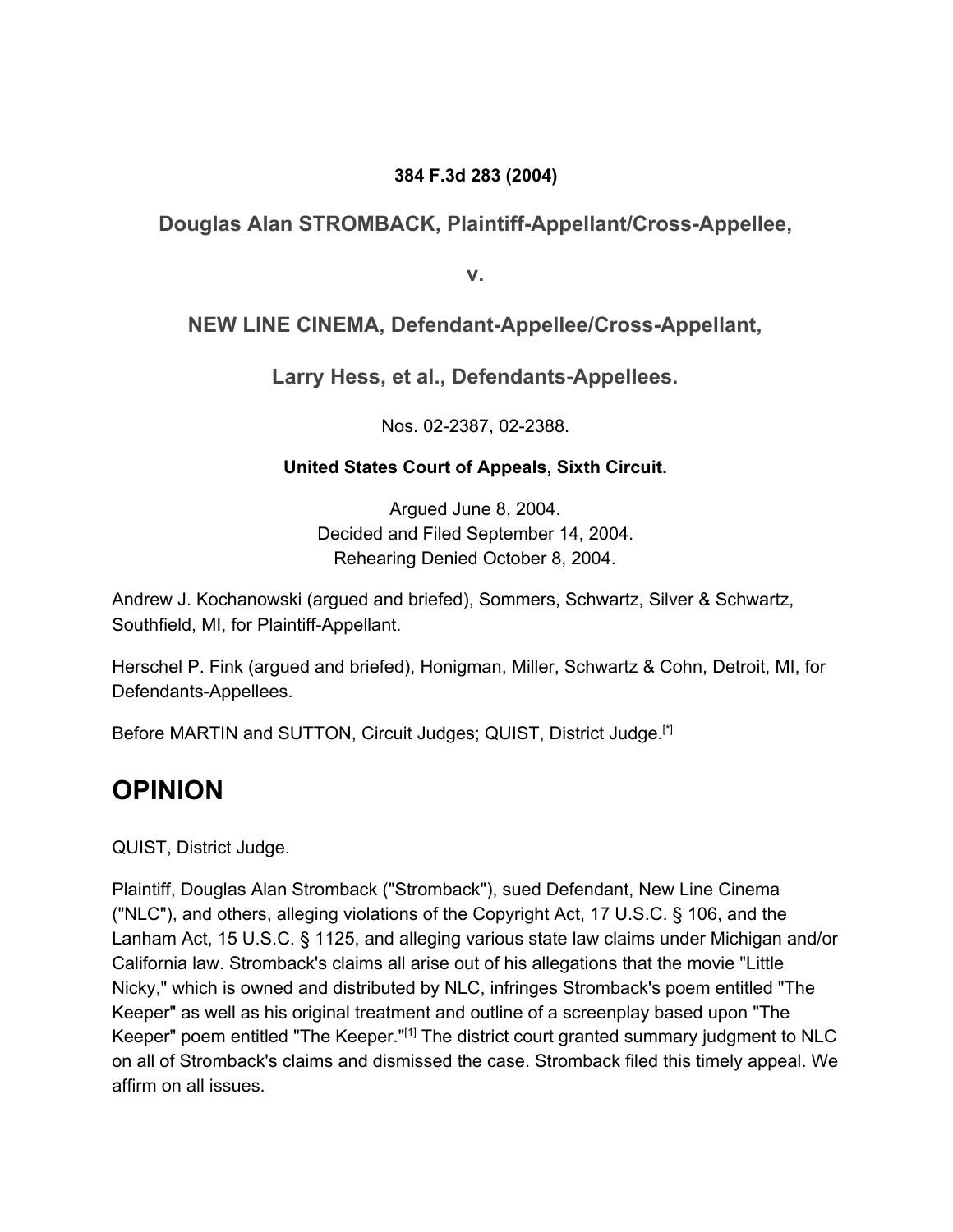# **I. FACTUAL AND PROCEDURAL BACKGROUND**

In late 1998 and early 1999, Stromback, an actor, aspiring screenwriter, and former professional hockey player, created an original poem entitled "The Keeper." Stromback then created an original treatment and original outline of a screenplay based upon "The Keeper" poem and entitled each one "The Keeper." Later, Stromback created several original screenplays of "The Keeper." Stromback registered the poem and a version of the screenplay with the Copyright Office. Stromback also registered several versions of the screenplay with the Writers Guild of America.

Stromback alleges that in early 1999, he shared the poem and the screenplay with Larry Hess and John Apothaker to solicit their comments on his work. According to Stromback, Hess and Apothaker subsequently passed copies of "The Keeper" poem and screenplay to NLC. In November 2000, NLC released a movie it produced called "Little Nicky," starring Adam Sandler. Stromback alleges that after seeing "Little Nicky" in the theater, he realized that it contained substantial similarities to his works, including similarities in theme, character treatment and development, idiosyncratic character traits, and scene selection. A description of the two works follows.<sup>[2]</sup>

29[0](https://scholar.google.com/scholar_case?case=9947506304432034789&q=seven+new+line+cinema&hl=en&as_sdt=6,33#p290)

### \*290 *The Keeper*

The registered screenplay version of "The Keeper" is a story about "Ted," who brings down the corrupt Governor of California, "John." Racial themes are presented throughout the story. Ted is white. Ted's adoptive mother is "Martina," an older black lady. Ted's grandfather, "Fred," is an 87-year-old black man who lives in a nursing home and is apparently losing his mental faculties. When Ted was young, Fred taught Ted to speak in rhymes, as Ted often does throughout the story. Fred thought that being able to rhyme was the secret to succeeding in life because Muhammed Ali spoke in rhymes. Fred told Ted that he was teaching Ted how to rhyme so that Ted would deliver the family "from the gutter." Ted regularly talks to himself in his apartment, apparently responding in a schizophrenic manner to voices inside his head. Ted asks Martina to explain the voices and why he is troubled but she is reluctant to tell him the truth, which is that he was abandoned in a dumpster as a baby by his birth mother. Eventually, Ted's mother told him that they found him on church grounds and that his mother was an eighteen year old girl who was having an affair with a politician.

The story opens with Ted starting a new job at the "national paper." Ted is hired to work in the basement of the building organizing old files. Ted's boss, "Dave," calls the basement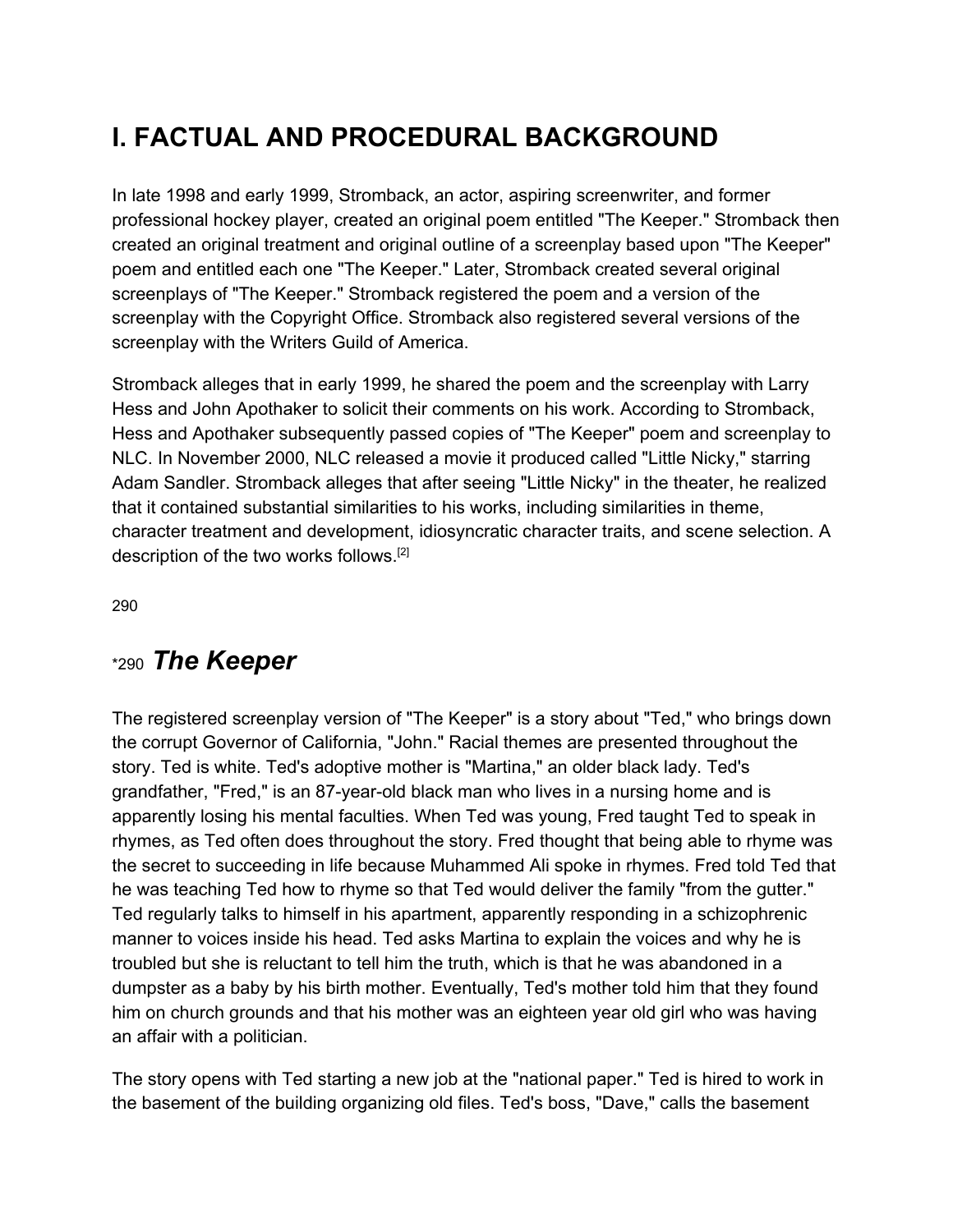"the cave" or "the dungeon." Ted works in the evening and often sleeps during work. Ted is attracted to a female writer named "Sue." Ted concocts and carries out a plan to approach Sue in the dark and reveal his feelings toward her through a rhyme. Sue figures out that Ted was the person who approached her in the dark but she won't date him because he is "totally weird."

Shortly after he begins working at the national paper, Ted begins to obsess about Governor John.<sup>[3]</sup> Governor John is portrayed as a power hungry politician who does no real work and whose ambition is to become president and take over the world. Ted believes that Governor John is "cocky and arrogant" as well as evil, and at various times Ted refers to Governor John as the devil. Ted begins a campaign against Governor John by sending anonymous rhyming riddles to the national paper that the newspaper prints in its editorial page. Eventually it is revealed that Ted has been reading about a "Jokela murder case," in which a reporter ("Jokela") was murdered in the same basement in which Ted now works. Jokela discovered that the then-secretary of state (Governor John's father) was involved in a cult having "some thing to do with the devil." Governor John's father was the prime suspect in the murder but "got off the hook and the case never went to trial." He went on to have a distinguished career as Governor. Ted knows that Governor John's father was responsible for the murder and includes clues about it in his riddles.

Governor John reads the riddles and eventually catches on that the author is out to get him. The Governor and his henchmen decide to kill "that rhyming dude." Ted reveals himself to the Governor and dares him to "get me if you can." Governor John arranges for three individuals to find and murder Ted at the national paper. However, Ted sets a trap in which he uses his "good friend," "Scott," to trick the hit-man into thinking that Scott is actually

29[1](https://scholar.google.com/scholar_case?case=9947506304432034789&q=seven+new+line+cinema&hl=en&as_sdt=6,33#p291)

\*291 Ted. The hit-man ends up killing Scott. Having video-taped the murder, Ted tells a dying Scott: "I needed you, you were a good friend, but everybody needs a ladder to get to the top. You're my ladder scott [sic]."

Ted shows the tape of the murder to the police, who eventually link the murder to Governor John. The story ends with the Governor going to jail and Ted being elected as the Governor of California. On election night Sue goes to Ted's hotel room, where he rapes her. Sue has no recourse because Ted now has the power. Ted calls Sue a "bitch" as she leaves.

# *Little Nicky*

Little Nicky is a "comedy" about the Devil, "Satan," and his three sons: "Casius," the strong, tough son; "Adrian," the smart, ruthless son; and "Nicky," the weaker, sweet son, who also has a speech impediment caused by his brother hitting him in the face with a shovel. Adrian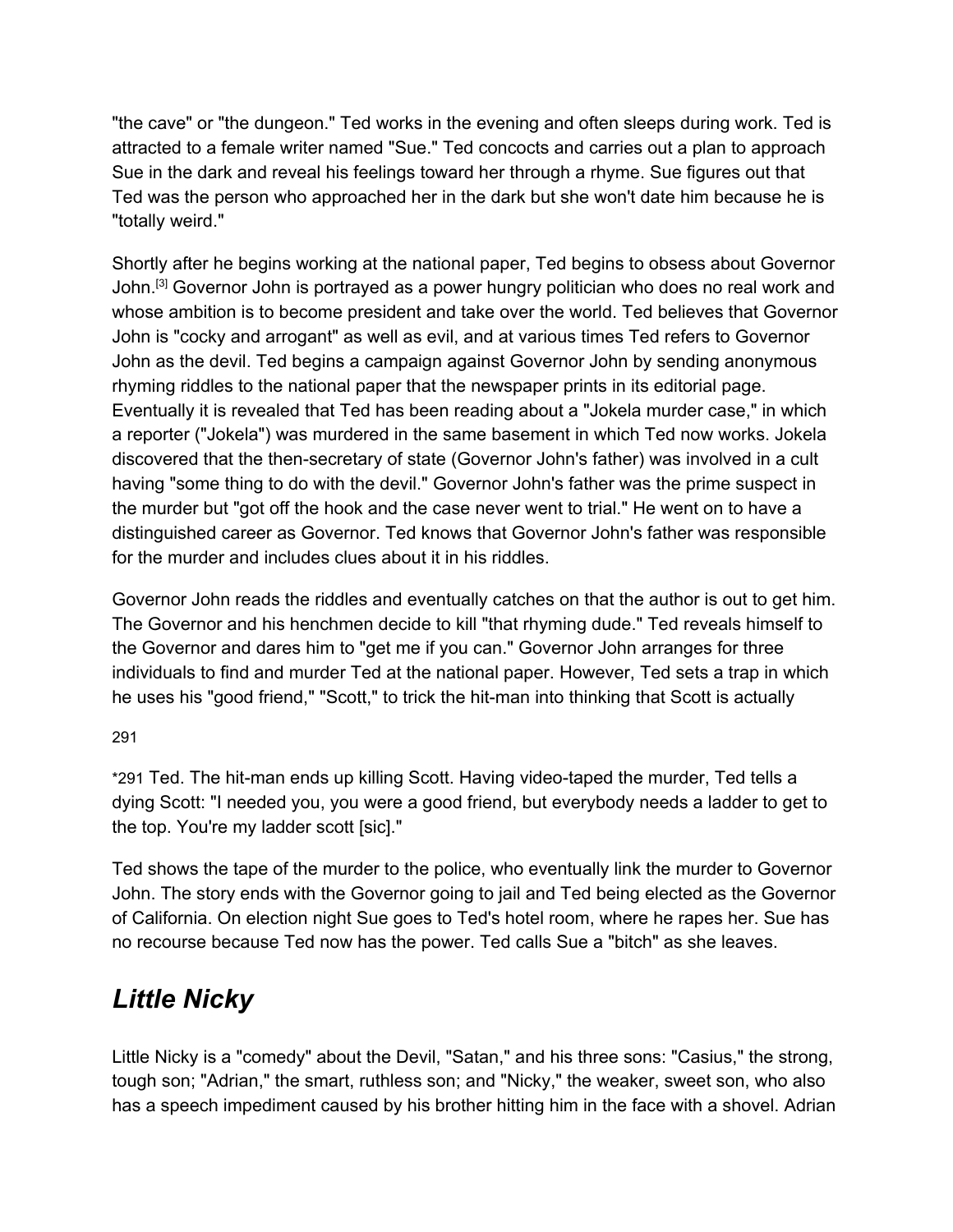and Casius frequently pick on Nicky and "mind wrestle" with him, causing him to do or say things against his will. The grandfather, "Lucifer" (Rodney Dangerfield), appears occasionally but does not really interact with Nicky.

The movie opens with Satan trying to decide if he should retire after 10,000 years of rule. If he does, one of his sons would take over Hell. Casius and Adrian both want the job. Nicky does not want it and prefers that his father keep the job. Satan decides to keep the job and rule for another 10,000 years in order to maintain the balance between good and evil (he does not believe that his sons are capable of doing this). Casius and Adrian are furious at this decision and plan to escape to Earth, where they will try to corrupt as many souls as possible (to threaten the balance between good and evil) in their quest to assume control. During their escape, Casius and Adrian travel through a wall of fire, by which damned souls are intended to fall into, but not leave, Hell. Adrian and Casius cause the wall of fire to freeze and a logjam of souls ensues outside the wall of fire. Without new souls entering, Satan begins to decompose. His only hope is to send Nicky to Earth to force his brothers to drink from a magic flask, in which they will be trapped. Once he has his brothers inside the flask, Nicky must pass through the wall of fire and return to Hell, which will save Satan.

Nicky travels to New York City, where Satan's friend, a talking dog, "Beefy," serves as Nicky's guide. Nicky is also assisted by two cult-worshiping "groupies" named "John" and "Pete." Beefy, John, and Pete all want Nicky to "release his inner evil" in order to overpower Casius and Adrian. Nicky has a difficult time finding his brothers because they hide by randomly "possessing" humans. Casius possesses the Mayor of New York and lowers the drinking age from 21 to 10, causing chaos. All three of them have a difficult time adapting to Earth's cold weather.

While on Earth, Nicky meets and falls in love with a woman named "Valerie." During a chance encounter, Adrian mind wrestles with Nicky and causes him to insult Valerie. However, Nicky wins back Valerie's affection by telling her the truth about his family and mission on Earth. During the story, Nicky is killed several times (e.g., by a train or bus) and is sent back to Hell, where he is re-dispatched to Earth. The final time, Nicky dies trying to save Valerie and goes to Heaven. There, he meets an angel named "Holly," who turns out to be his mother. Holly tells Nicky that she met Satan at a "Heaven and Hell Mixer." Holly tells Nicky releasing his inner good is the key to victory over his brothers. Holly also gives Nicky a magic

#### 29[2](https://scholar.google.com/scholar_case?case=9947506304432034789&q=seven+new+line+cinema&hl=en&as_sdt=6,33#p292)

\*292 sphere from God for Nicky to use when it is time.

Nicky manages to trap Casius in the magic flask, but Adrian has assumed the throne of Hell and has caused Hell to rise through Central Park in New York. At the stroke of midnight, all of New York's souls will be damned and belong to Adrian in Hell. Nicky uses the magic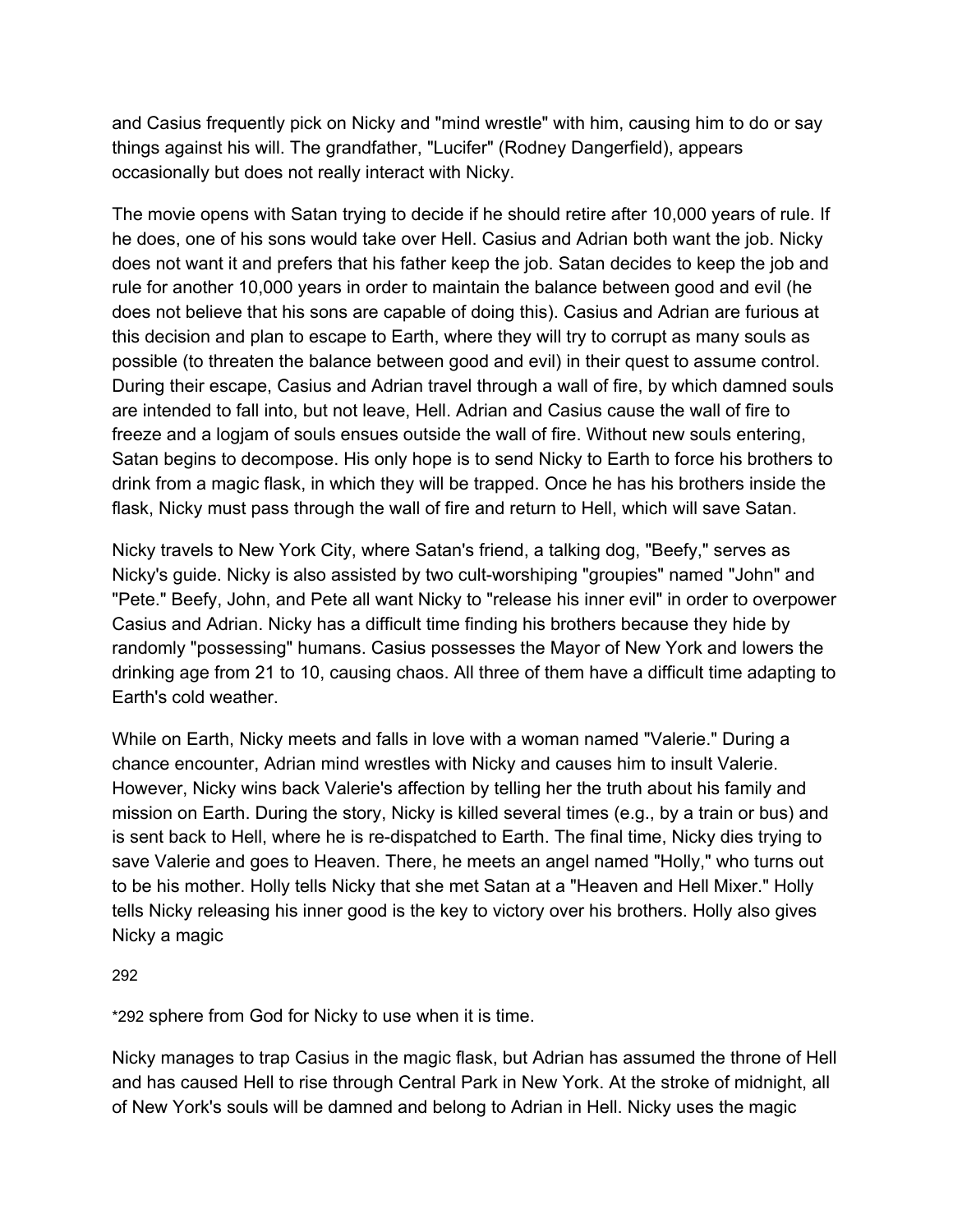sphere, releasing "good" versus "evil." Nicky smashes the magic sphere and Ozzy Osbourne (a rock star with a reputation for biting the heads off bats) appears and bites off Adrian's head (who appears in the form of a bat) and spits it into the magic flask. Nicky then commits one last superficially bad act to ensure that he will be sent to Hell. Valerie tells Nicky that she loves him and then smashes him on the head with a rock (out of love) to kill him and send him back to Hell. Satan is saved and the balance between good and evil is restored. Satan sends Nicky back to Earth to be with Valerie and they have a son and live happily ever after.

Stromback filed his complaint on October 15, 2001, and filed an amended complaint in December 2001.<sup>[4]</sup> Stromback's amended complaint alleged claims for copyright infringement; reverse passing off in violation of the Lanham Act; commercial misappropriation; breach of quasi contract; misappropriation of trade secrets; breach of the implied duty of good faith and fair dealing; unfair competition/unjust enrichment; and interference with prospective economic advantage. On September 13, 2002, NLC, the only remaining defendant, moved for summary judgment. At that time, the case had been pending for about a year and Stromback had not sought a Rule 16 conference with the district court, nor had he sought any discovery. In his response, Stromback argued that summary judgment should be denied because he needed to conduct discovery on whether the various screenplays leading up to the final product (the movie) infringed on "The Keeper" poem or screenplay. The district court found that the movie was the only relevant work because only the movie, and not the various versions of the screenplays leading up to the movie, were published to the public and because Stromback alleged in his amended complaint only that the movie was an infringing work. The district court concluded that NLC was entitled to summary judgment on the copyright infringement and Lanham Act claims because no reasonable jury could find that "Little Nicky" is substantially similar to "The Keeper" poem or screenplay. The district court also concluded that summary judgment was proper on Stromback's state law claims on the basis that they are preempted by § 301 of the Copyright Act.

# **II. ANALYSIS**

# **A. Standard of Review**

Stromback contends that the district court erred in granting summary judgment to NLC on his various claims. In reviewing a district court's grant of summary judgment, this Court applies a *de novo* standard. *See E.I. Du Pont de Nemours & Co. v. Okuley,* 344 F.3d 578, 584 (6th Cir.2003). Summary judgment is proper only if there is no genuine issue as to any material fact and the moving party is entitled to judgment as a matter of law. *See*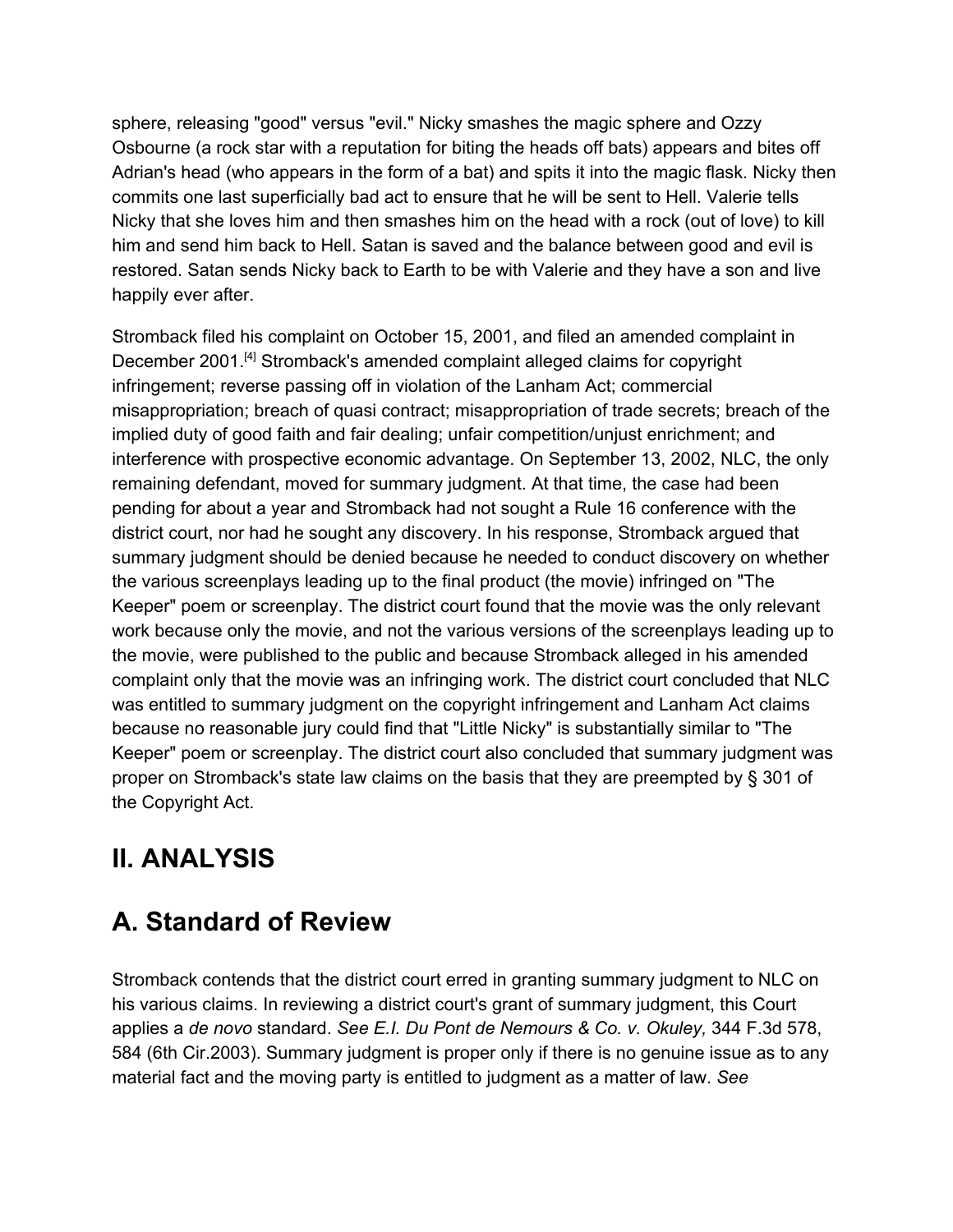Fed.R.Civ.P. 56(c). The proper inquiry is whether the evidence is such that a reasonable jury could return a verdict for the plaintiff. *See Anderson v. Liberty*

29[3](https://scholar.google.com/scholar_case?case=9947506304432034789&q=seven+new+line+cinema&hl=en&as_sdt=6,33#p293)

\*293 *Lobby, Inc.,* 477 U.S. 242, 252, 106 S.Ct. 2505, 2512, 91 L.Ed.2d 202 (1986).

## **B. Copyright Infringement Claim**

The Copyright Act provides protection for original works of authorship expressed in various media. 17 U.S.C. § § 101-1332. Subject to certain exceptions not applicable here, the owner of a copyright has the exclusive rights (1) to reproduce the copyrighted work; (2) to prepare derivative works; (3) to distribute copies; (4) to perform publicly a copyrighted work; and (5) to display publicly a copyrighted work. 17 U.S.C. § 106. A plaintiff may bring a claim against a person who infringes any of the plaintiff's exclusive rights in a copyright under § 106 by demonstrating two elements: "(1) ownership of a valid copyright; and (2) copying of constituent elements of the work that are original." *Feist Publ'ns, Inc. v. Rural Tel. Serv. Co.,* 499 U.S. 340, 361, 111 S.Ct. 1282, 1296, 113 L.Ed.2d 358 (1991); *accord Kohus v. Mariol,* 328 F.3d 848, 853 (6th Cir.2003). The parties do not dispute Stromback's ownership of a valid copyright in "The Keeper" poem and screenplay. Thus, copying is the only issue in dispute.

Since direct evidence of copying is rarely available, a plaintiff may establish "an inference of copying by showing (1) access to the allegedly-infringed work by the defendant(s) and (2) a substantial similarity between the two works at issue." *Ellis v. Diffie,* 177 F.3d 503, 506 (6th Cir.1999); *see also Arica Inst., Inc. v. Palmer,* 970 F.2d 1067, 1072 (2d Cir.1992). "Access is essentially `hearing or having a reasonable opportunity to [view] the plaintiff['s] work and thus having the opportunity to copy.'" *Ellis,* 177 F.3d at 506 (quoting *Tree Publ'g Co. v. Warner Bros. Records,* 785 F.Supp. 1272, 1274 (M.D.Tenn.1991)). In *Ellis,* we observed that in some cases the relationship between the degree of proof required for similarity and access may be inversely proportional: where the similarity between the two works is strong, less compelling proof of access may suffice, and vice-versa. *Id.* at 507. *See Three Boys Music Corp. v. Bolton,* 212 F.3d 477, 485 (9th Cir.2000) (stating that under the "inverse ratio rule," a lower standard of proof of similarity is required where a high degree of access is shown); *Arnstein v. Porter,* 154 F.2d 464, 469 (2d Cir.1946) (stating that "a case could occur in which the similarities were so striking that we would reverse a finding of no access, despite weak evidence of access (or no evidence thereof other than the similarities)"). For purposes of its motion for summary judgment, NLC conceded the issue of access, electing to focus solely on the issue of substantial similarity of the two works.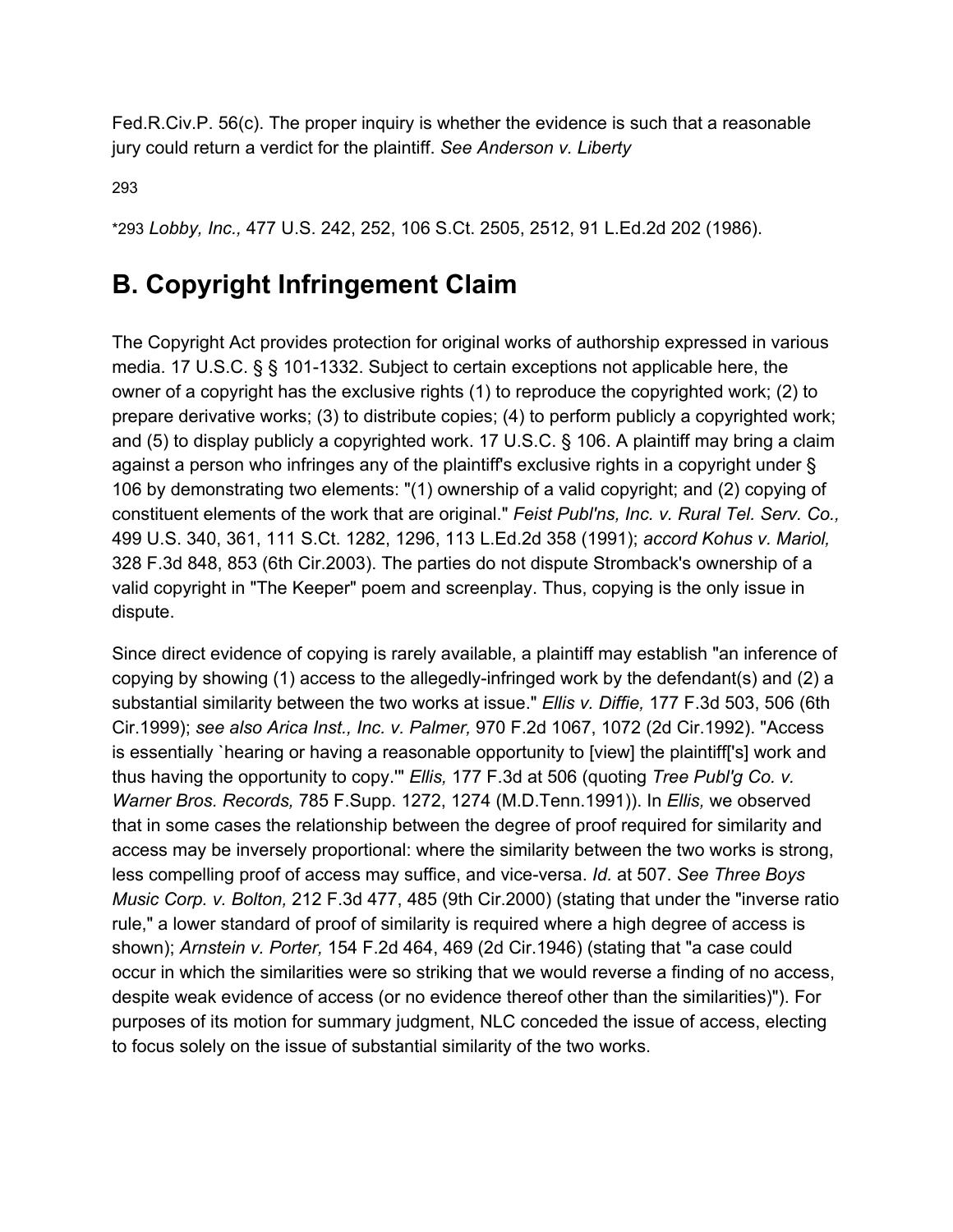In ruling on NLC's motion, the district court observed, correctly, that the Sixth Circuit had not formally adopted a specific test or approach for determining substantial similarity in copyright cases. Drawing on statements in *Diffie* as well as prior decisions from the Eastern District of Michigan, the district court applied the "ordinary observer" test, which allows the trier of fact to gauge his "net impression" of the two works by conducting a side-by-side comparison without the benefit of expert testimony or dissection. (Dist. Ct. Op. at 8.) The district court rejected Stromback's argument that it should apply the two-part test employed by the Ninth Circuit, which consists of an extrinsic test and an intrinsic test, *see Sid & Marty Krofft Television Prods., Inc. v. McDonald's Corp.,* 562 F.2d 1157, 1164 (9th Cir.1977), although the district court did state that summary judgment would be improper at that stage if the Sixth Circuit employed the "extrinsic" test because expert discovery had not occurred. **Subsequent** 

#### 29[4](https://scholar.google.com/scholar_case?case=9947506304432034789&q=seven+new+line+cinema&hl=en&as_sdt=6,33#p294)

\*294 to the district court's opinion and order granting summary judgment and dismissing the case, this court adopted a two-part test in *Kohus v. Mariol,* 328 F.3d 848 (6th Cir.2003), which follows the test employed by the D.C. Circuit in *Sturdza v. United Arab Emirates,* 281 F.3d 1287 (D.C.Cir.2002). We stated that "the first step `requires identifying which aspects of the artist's work, if any, are protectible by copyright,' [and] the second `involves determining whether the allegedly infringing work is "substantially similar" to protectible elements of the artist's work.' "*Kohus,* 328 F.3d at 855 (quoting *Sturdza*). This test is really just a refinement of the ordinary observer test that, as its initial step, parses from the work the elements neither afforded copyright protection nor properly considered in the ordinary observer test. "The essence of the first step is to filter out the unoriginal, unprotectible elements — elements that were not independently created by the inventor, and that possess no minimal degree of creativity, through a variety of analyses." *Id.* (citation omitted). Our test is similar to the Ninth Circuit's test, because the first part, like the Ninth Circuit's extrinsic test, requires a determination of only the expressive elements of a work, while the second part, like the Ninth Circuit's intrinsic test, asks whether the ordinary, reasonable observer would find the works, taken as a whole, to be substantially similar. *Murray Hill Publ'ns, Inc. v. Twentieth Century Fox Film Corp.,* 361 F.3d 312, 318 (6th Cir.2004).

However, significant differences remain in both parts. In particular, we apply a more stringent standard regarding when to allow expert testimony on the first part of the test. Also, not having adopted the eight *Kouf* factors [*Kouf v. Walt Disney Pictures & Television,* 16 F.3d 1042 (9th Cir.1994)], the first part of our test remains more free in form than the Ninth Circuit's extrinsic test.

*Id.* In addition, for purposes of summary judgment, the Ninth Circuit considers only the extrinsic test, while the intrinsic test is reserved for the jury. *See Kouf,* 16 F.3d at 1045 ("A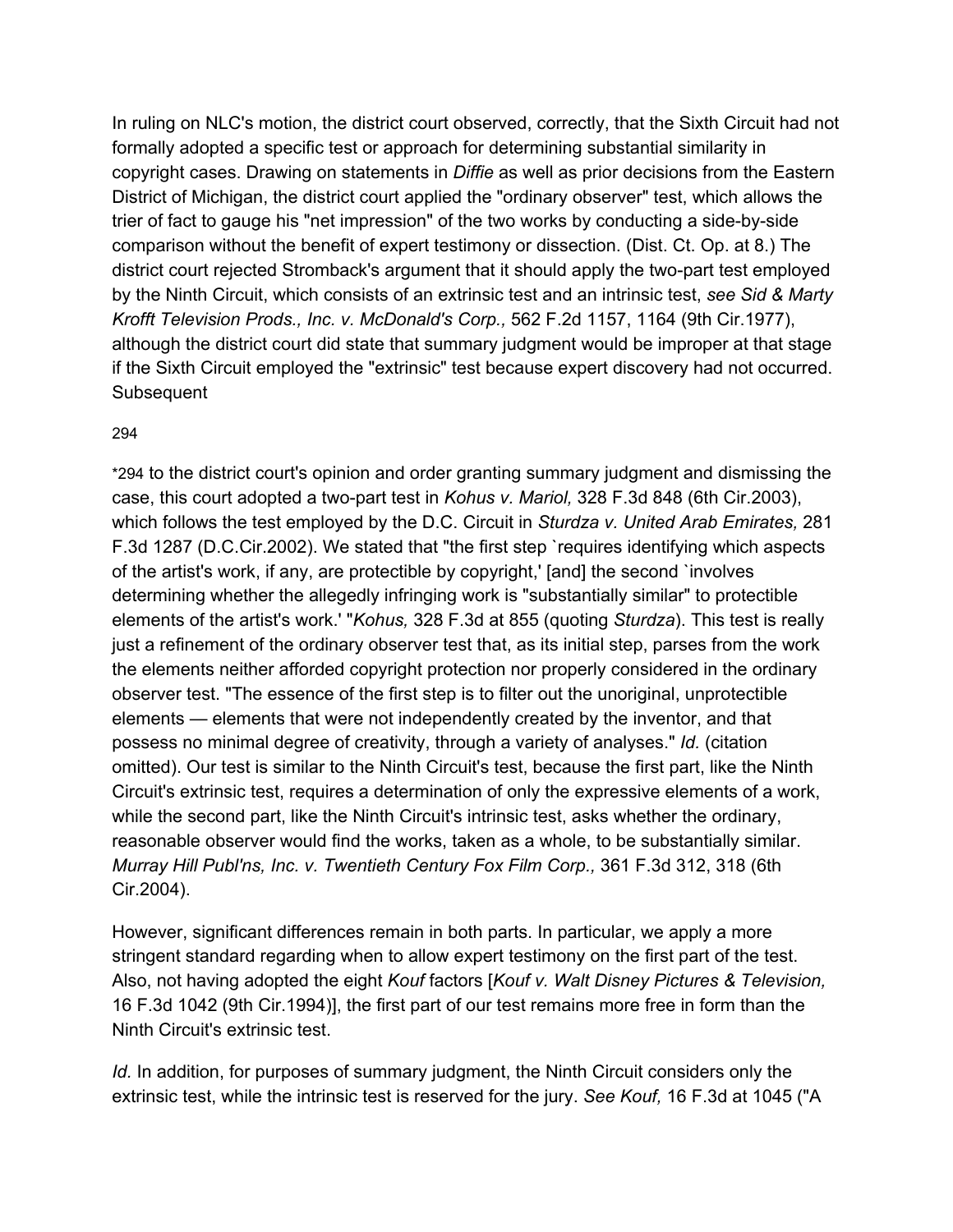plaintiff avoids summary judgment by satisfying the extrinsic test which makes similarity of the works a triable issue of fact."). In contrast, a court considers both parts of our test in determining substantial similarity on a motion for summary judgment. *See Kohus,* 328 F.3d at 857-58 (discussing the district court's analysis on remand under both prongs of the test). This remains consistent with our prior observation that while summary judgment in favor of a defendant in a copyright case is a practice that should be used sparingly, in an appropriate case, "a court may compare the two works and render summary judgment for the defendant on the ground that as a matter of law a trier of fact would not be permitted to find substantial similarity." *Wickham v. Knoxville Int'l Energy Exposition, Inc.,* 739 F.2d 1094, 1097 (6th Cir.1984) (citations omitted); *accord Kohus,* 328 F.3d at 853.

Our decision in *Kohus* answers one of Stromback's central arguments on appeal, namely, that the district court erred by conducting a side-by-side comparison of the two works rather than applying the extrinsic/intrinsic test or some other test that allows for analytic dissection of what Stromback characterizes as "complex copyright subject matter." Though the district court failed to apply the proper two-part test, we need not remand the case because the issue presented is one of law. *See, e.g., Chase Manhattan Bank, N.A. v. Am. Nat'l Bank & Trust Co.,* 93 F.3d 1064, 1072 (2d Cir.1996) ("An appellate court has the power to decide cases on appeal if the facts in the record adequately

#### 29[5](https://scholar.google.com/scholar_case?case=9947506304432034789&q=seven+new+line+cinema&hl=en&as_sdt=6,33#p295)

\*295 support the proper result or if the record as a whole presents no genuine issue as to any material fact.... Thus, if we find that a party must prevail as a matter of law, a remand is unnecessary.") (internal quotation marks and citations omitted); *Trierweiler v. Croxton & Trench Holding Corp.,* 90 F.3d 1523, 1539 (10th Cir.1996) ("In the present case, the debate is purely legal, and remand on this issue is unnecessary"). That is, the district court applied the ordinary observer test — the second part of the *Kohus* test — without first filtering out the unoriginal, unprotectible elements of "The Keeper" poem and screenplay. To the extent that the district court considered both protectible and unprotectible elements of Stromback's works, the inquiry for purposes of this appeal remains the same — whether the district court's conclusion of no substantial similarity was correct. [5]

Nor is remand required for consideration of expert testimony, as the district court believed might be the case under the extrinsic/intrinsic test. Even in the Ninth Circuit expert testimony is not a requisite for a copyright infringement case. *See Apple Computer, Inc. v. Microsoft Corp.,* 35 F.3d 1435, 1443 (9th Cir.1994) (stating that a court may use expert testimony, "if necessary," to determine whether any of the allegedly similar features are subject to copyright protection). Our test "appl[ies] a more stringent standard regarding when to allow expert testimony on the first part of the test." *Murray Hill Publ'ns, Inc.,* 361 F.3d at 318. We remanded in *Kohus* in part because the copyright involved a latch for a portable children's play yard, and we thought that expert testimony would be necessary to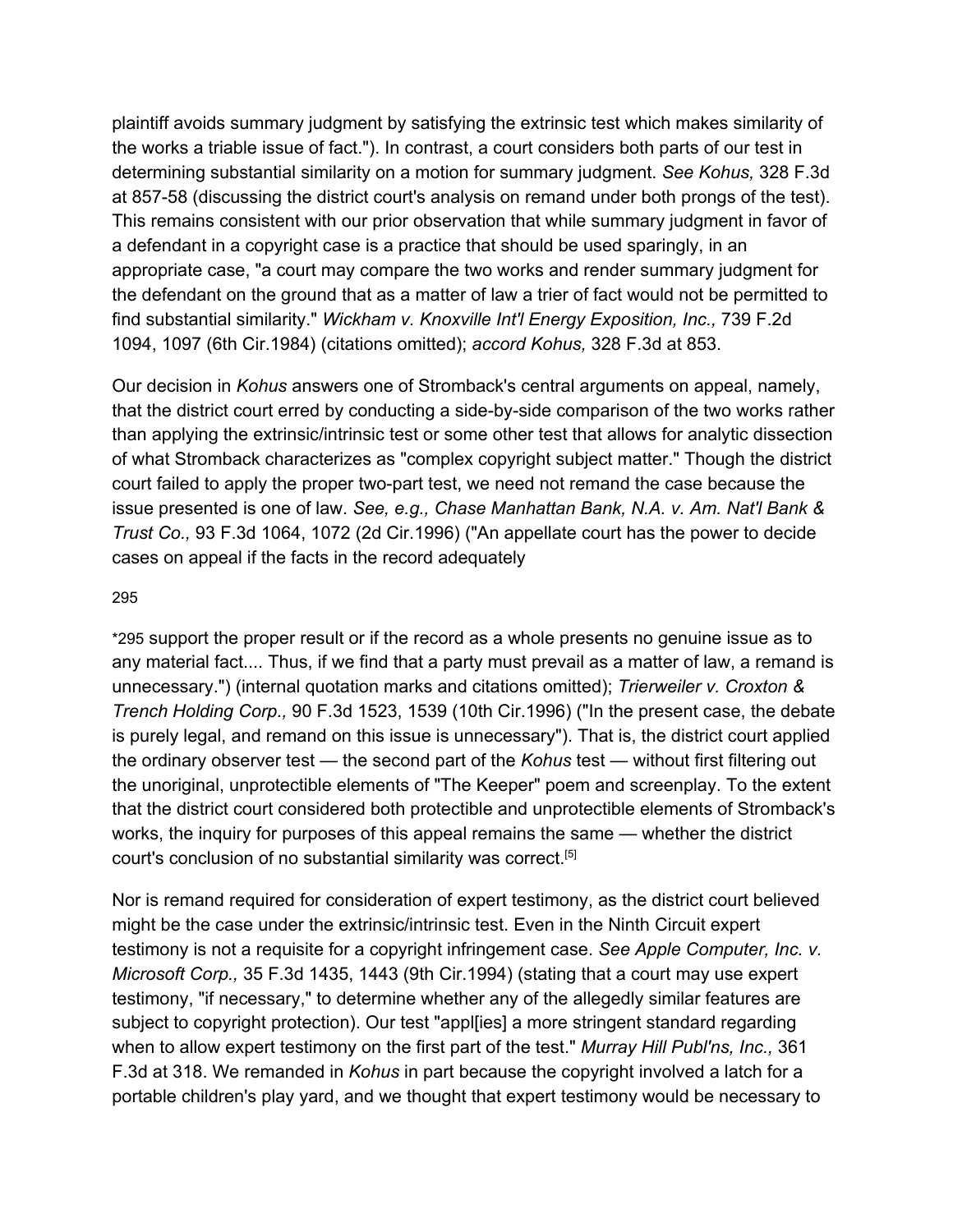determine whether certain elements of such a latch should be excluded from the substantial similarity analysis. *See Kohus,* 328 F.3d at 856. Whether expert testimony should be allowed in a particular case remains a matter committed to the discretion of the trial court under Federal Rule of Evidence 702 if such testimony "will assist the trier of fact to understand the evidence or to determine a fact in issue." However, where, as here, the subject matter is not complex or technical, such as a computer program or a functional object, *see, e.g., Gates Rubber Co. v. Bando Chem. Indus., Ltd.,* 9 F.3d 823, 834-35 (10th Cir.1993) (noting that in most cases involving computer programs expert testimony will be helpful to the court in applying an abstractions test), but instead involves a literary work aimed at a general audience, expert testimony will seldom be *necessary* to determine substantial similarity. *See Nichols v. Universal Pictures Corp.,* 45 F.2d 119, 123 (1930) (Hand, Learned) ("[Expert testimony] ought not to be allowed at all; and while its admission is not a ground for reversal, it cumbers the case and tends to confusion, for the more the court is led into the intricacies of dramatic craftsmanship, the less likely it is to stand upon the firmer, if more naive, ground of its considered impressions upon its own perusal."); *Kindergartners Count, Inc. v. Demoulin,* 249 F.Supp.2d 1214, 1232 (D.Kan.2003) ("Unlike technical computer programs, the trier of fact does not need an expert to compare two literary works that are expressed in simple English."); *Costello v. Loew's Inc.,* 159 F.Supp. 782, 789 (D.D.C.1958) ("No amount of expert or lay testimony as to fancied similarities could change the obvious content of the exhibits before the court.... Nor could expert testimony affect the spontaneous

#### 29[6](https://scholar.google.com/scholar_case?case=9947506304432034789&q=seven+new+line+cinema&hl=en&as_sdt=6,33#p296)

\*296 and immediate impression of the plaintiff's and defendant's literary works upon the mind of the ordinary observer."). Therefore, we reject Stromback's suggestion that expert testimony is necessary in this case.

### **1. Filtering of Unprotected Elements**

Although there is no clear line separating protected from nonprotected work, two principles help to guide that determination in this case. *See Kohus,* 328 F.3d at 855-56. First, copyright protection extends only to expression of ideas and not to ideas themselves. 17 U.S.C. § 102(b); *Mazer v. Stein,* 347 U.S. 201, 217, 74 S.Ct. 460, 470, 98 L.Ed. 630 (1954) ("Unlike a patent, a copyright gives no exclusive right to the art disclosed; protection is given only to the expression of the idea — not the idea itself."). "Ideas are free to the world, and one person's idea can be appropriated by another with impunity." *Taylor v. Metro-Goldwyn-Mayer Studios,* 115 F.Supp. 156, 157 (S.D.Cal.1953). "[N]o author may copyright facts or ideas. The copyright is limited to those aspects of the work — termed "expression" — that display the stamp of the author's originality." *Feist Publ'ns,* 499 U.S. at 350, 111 S.Ct. at 1290 (quoting *Harper & Row, Publishers, Inc. v. Nation Enters.,* 471 U.S.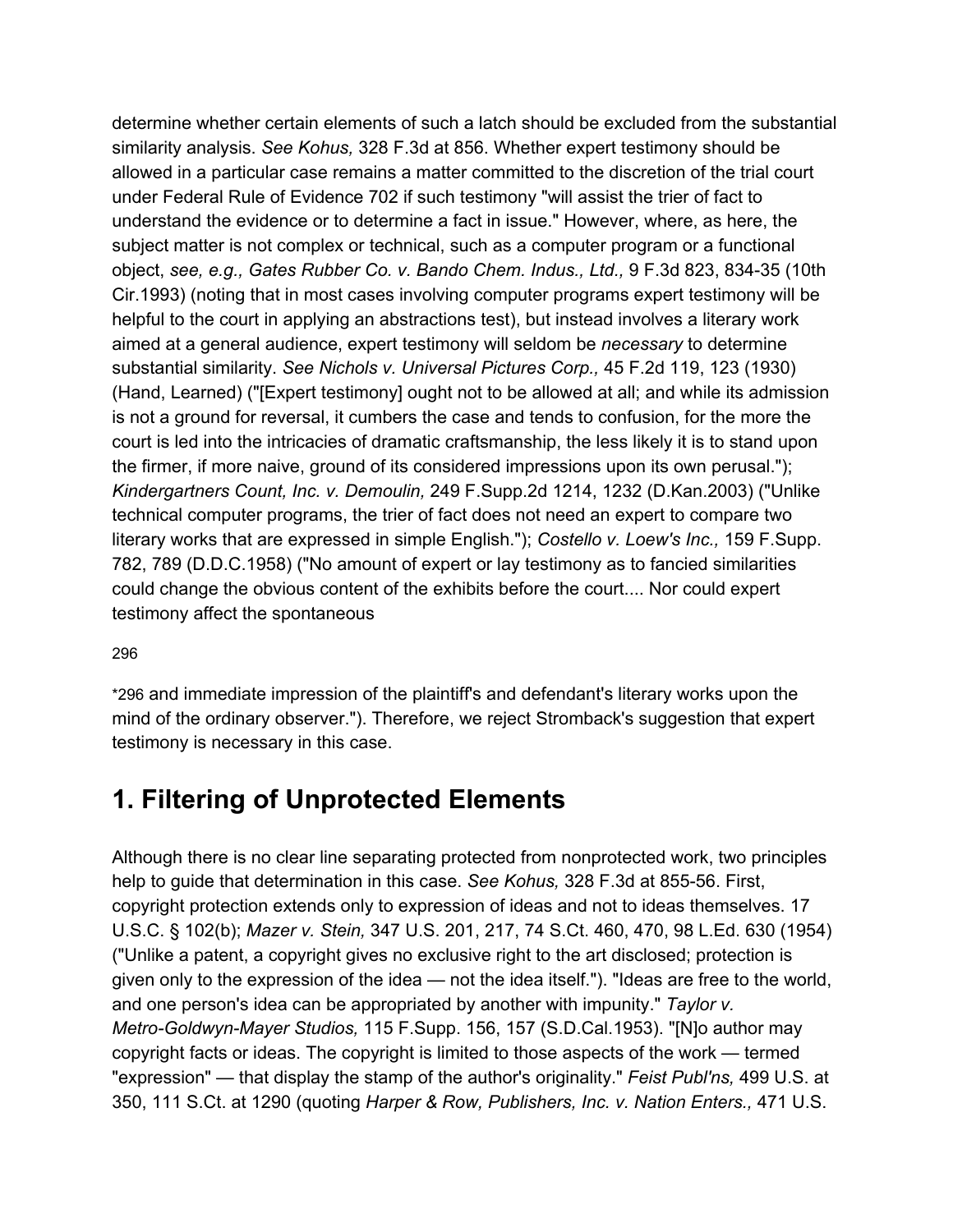539, 547, 105 S.Ct. 2218, 2224, 85 L.Ed.2d 588 (1985)) (internal quotation marks omitted). The abstraction test articulated by Judge Learned Hand in *Nichols v. Universal Pictures Corp.,* 45 F.2d 119 (1930), provides some guidance in divining protected expression:

Upon any work, and especially upon a play, a great number of patterns of increasing generality will fit equally well, as more and more of the incident is left out. The last may perhaps be no more than the most general statement of what the play is about, and at times might consist only of its title; but there is a point in this series of abstractions where they are no longer protected, since otherwise the playwright could prevent the use of his "ideas," to which, apart from their expression, his property is never extended.

*Id.* at 121. The test itself does not identify protectible elements of a work, but instead is a tool for accomplishing that task. *Kohus,* 328 F.3d at 855.

Second, the principle of *scenes a faire* excludes copyright protection for "incidents, characters or settings which are as a practical matter indispensable, or at least standard, in the treatment of a given topic." *Atari, Inc. v. N. Am. Philips Consumer Elecs. Corp.,* 672 F.2d 607, 616 (7th Cir.1982); *see also* 4 Melville B. Nimmer & David Nimmer, Nimmer on Copyright ("Nimmer") § 13.03[F][3] (2004). For example, parties, alcohol, co-eds, and wild behavior are natural elements in a story about a college fraternity. Similarly, "[e]lements such as drunks, prostitutes, vermin and derelict cars would appear in any realistic work about... policemen in the South Bronx," and therefore are not afforded copyright protection. *Walker v. Time Life Films,* 784 F.2d 44, 50 (2d Cir.1986); *see also Murray Hill Publ'ns, Inc.,* 361 F.3d at 319-20 (citing examples).

Stromback relies upon numerous examples to support his claim of substantial similarity between the works. As Stromback concedes, however, many of these elements are superficial, e.g., the Hell/dungeon setting, the sequence of certain events (main characters leaving Hell, battling their brother, the attempted killing of the main character), racial allusions and a love interest. These are common themes and ideas throughout literature and are beyond any level of abstraction at which copyright protection might begin to attach. *See Cavalier v. Random House, Inc.,* 297

#### 29[7](https://scholar.google.com/scholar_case?case=9947506304432034789&q=seven+new+line+cinema&hl=en&as_sdt=6,33#p297)

\*297 F.3d 815, 823 (9th Cir.2002) ("Familiar stock scenes and themes that are staples of literature are not protected."). The same is true for character traits or descriptions such as "whacked," "odd," "misfit," "evil," or "conflicted"; themes, such as saving the world, the battle between good and evil, sibling rivalry or familial secrets and issues, and racial issues; scenes, such as parties; concepts, such as a dam or barrier between Earth and Hell; and plots, such as foiling the antagonist's attempt to rule the world. *See generally Nichols,* 45 F.2d at 122 ("A comedy based upon conflicts between Irish and Jews, into which the marriage of their children enters, is no more susceptible of copyright than the outline of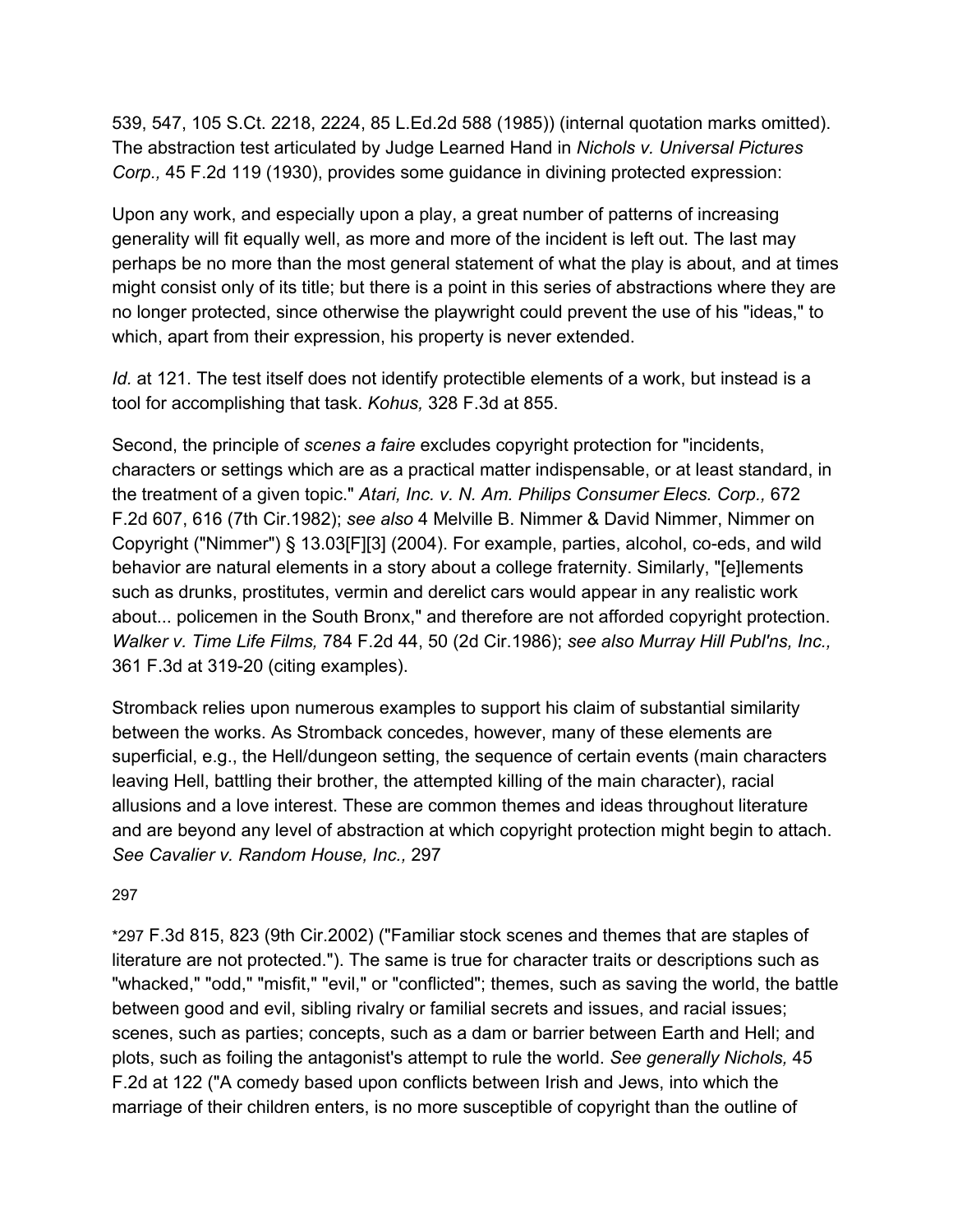Romeo and Juliet."); *Whitehead v. Paramount Pictures Corp.,* 53 F.Supp.2d 38, 49 (D.D.C.1999) ("The general concept of an interracial relationship ... is not copyrightable.") (citing *Matthews v. Freedman,* 157 F.3d 25, 27 (1st Cir.1998)). These elements are too general to qualify for copyright protection.

# **2. Comparing the Works**

After filtering out the unprotectible elements such as ideas and *scenes a faire,* the final step is to determine whether the allegedly infringing work is "substantially similar" by comparing the two works. *Wickham,* 739 F.2d at 1097. Substantial similarity exists where "the accused work is so similar to the plaintiff's work that an ordinary reasonable person would conclude that the defendant unlawfully appropriated the plaintiff's protectible expression by taking material of substance and value." *Country Kids `N City Slicks, Inc. v. Sheen,* 77 F.3d 1280, 1288 (10th Cir.1996) (internal quotation marks and citation omitted). In *Murray Hill* we wrote:

"A story has a linear dimension: it begins, continues, and ends. If a defendant copies substantial portions of a plaintiff's sequence of events, he does not escape infringement by adding original episodes somewhere along the line." "The misappropriation of even a small portion of a copyrighted work may constitute an infringement under certain circumstances." "Even if a copied portion be relatively small in proportion to the entire work, if qualitatively important, the finder of fact may properly find substantial similarity." "No plagiarist can excuse the wrong by showing how much of his work he did not pirate."

361 F.3d at 320 (citations omitted). In a case such as this, it is appropriate to examine the theme, characters, plot, sequence, pace, and setting for similarities. *Williams v. Crichton,* 84 F.3d 581, 588 (2d Cir.1996). "However, `random similarities scattered throughout the works' may be discounted." *Murray Hill Publ'ns, Inc.,* 361 F.3d at 320 (quoting *Litchfield v. Spielberg,* 736 F.2d 1352, 1356 (9th Cir.1984)). In the end, the question is whether, based upon his "net impression" of the works' expressive elements, the ordinary lay observer would find them substantially similar to one another. *See, e.g., Ellis,* 177 F.3d at 506 n. 2.

Having reviewed "The Keeper" poem and screenplay and "Little Nicky," we are unable to find *any* similarity between the works other than at perhaps the most superficial level. Casting aside the many stock themes, *scenes a faire,* and raw ideas cited by Stromback, we are left with two works that are completely dissimilar in both their overall look and feel and in their constituent expressive elements.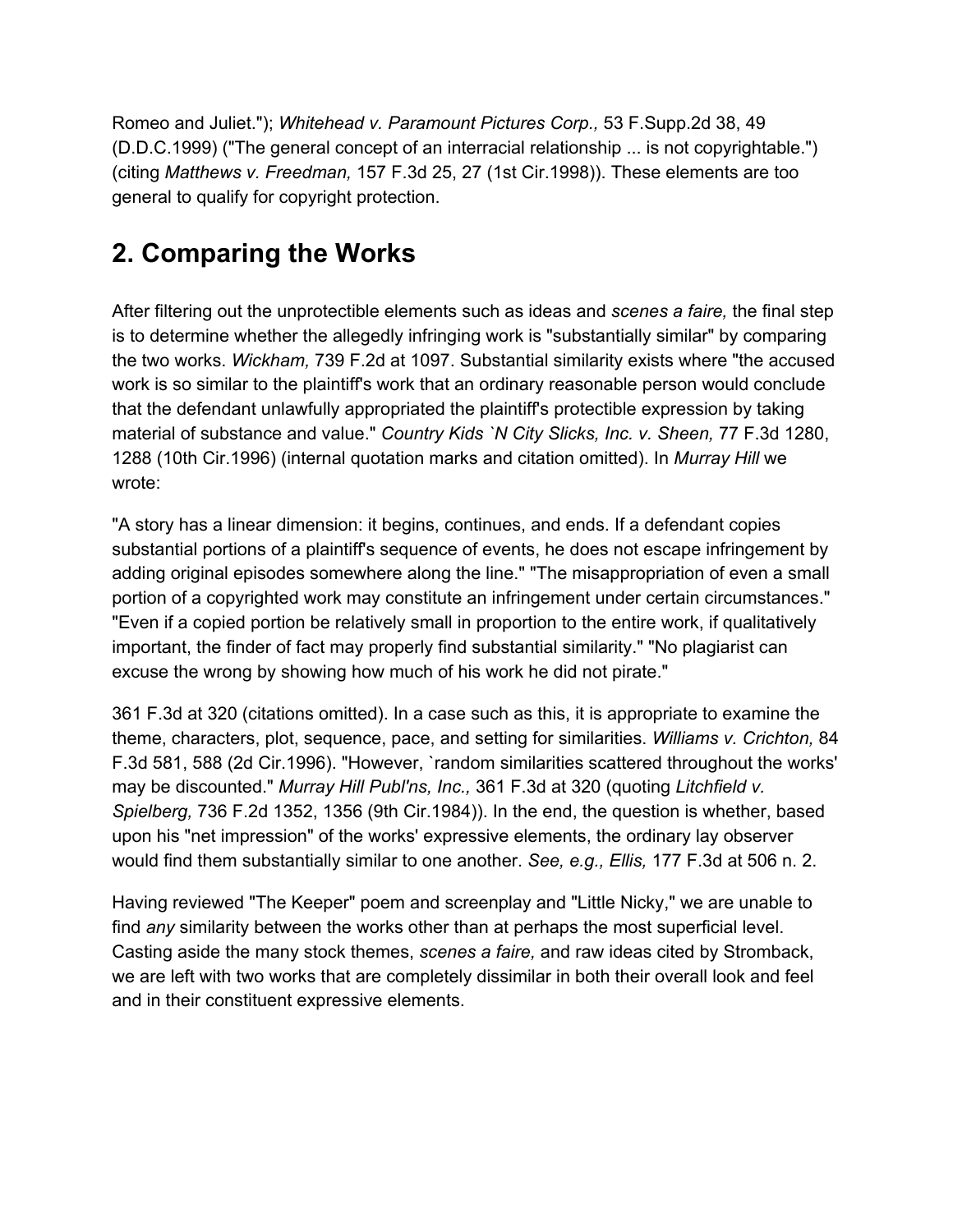The respective themes, plots, moods, and settings of the works are dissimilar. "The Keeper" is a dark, disturbing, and humorless story about real people. Its theme is difficult to discern, but it appears to be that power and success in life can be

#### 29[8](https://scholar.google.com/scholar_case?case=9947506304432034789&q=seven+new+line+cinema&hl=en&as_sdt=6,33#p298)

\*298 attained through rhyming. The story takes place in California, and much of it occurs in the basement of the national paper where Ted works. While at the national paper Ted is attracted to a woman, Sue, who spurns him because he is "weird." Ted dislikes the corrupt Governor and at some point figures out that the Governor was connected with a cult of devil worshipers and had something to do with a murder. In an effort to bring down the Governor, Ted sends a series of rhyming clues to the national paper that ultimately reveal the Governor's connection to the murder.<sup>[6]</sup> Ted refers to the Governor as "evil" and "the antichrist" several times throughout the story, but this is only his use of a metaphor, as there is never any suggestion that Governor John actually is the devil. The Governor eventually figures out that Ted is the "rhyming dude" and sends henchmen to kill Ted. Ted betrays his friend, Scott, by leading a henchman to believe that Scott is Ted. After the henchman shoots Scott, Ted reveals to Scott that he used Scott as his "ladder." In the end, Ted becomes Governor and uses his power to exact revenge on Sue by raping her.

In contrast, "Little Nicky" is a comedy about the devil and his three sons. The predominant theme in "Little Nicky" is that good should and will prevail over evil. The story takes place in Hell, New York City, and Heaven. Little Nicky, the youngest of the three sons, is sent to Earth to bring back his two brothers, Casius and Adrian, who have escaped from Hell as part of their plan to assume control. Nicky must bring his brothers back to Hell in order to restore the balance of good and evil and to save his father, Satan. On Earth, Nicky meets and falls in love with Valerie. After dying and returning to Hell several times, Nicky ends up in Heaven and discovers that his mother is an angel. Just as Adrian is about to prevail and claim all of the souls of New York City, Nicky returns to Earth and, using the magic sphere his mother gave him, bottles Adrian in the magic flask. After Nicky returns his brothers to Hell, Satan sends Nicky back to Earth, and Nicky and Valerie have a son and live happily ever after.

The main characters, Ted and Nicky, are markedly different. Ted is portrayed as a slick and scheming character whose most prominent trait is that he speaks in rhymes, often as a means to deceive and lure women. For example, in one scene, Ted tells a waitress that he would like her "ass," but when she responds in apparent disgust he says "I would like your bass, bass ale." Ted reveals his evil side at the end of the story by betraying his friend and raping the woman who rejected him. In contrast, as a son of the devil, Nicky is unexpectedly portrayed as sweet, good-hearted, and naive. Nicky succeeds in the end by using his inner good and ultimately saves the world by restoring the balance of good and evil.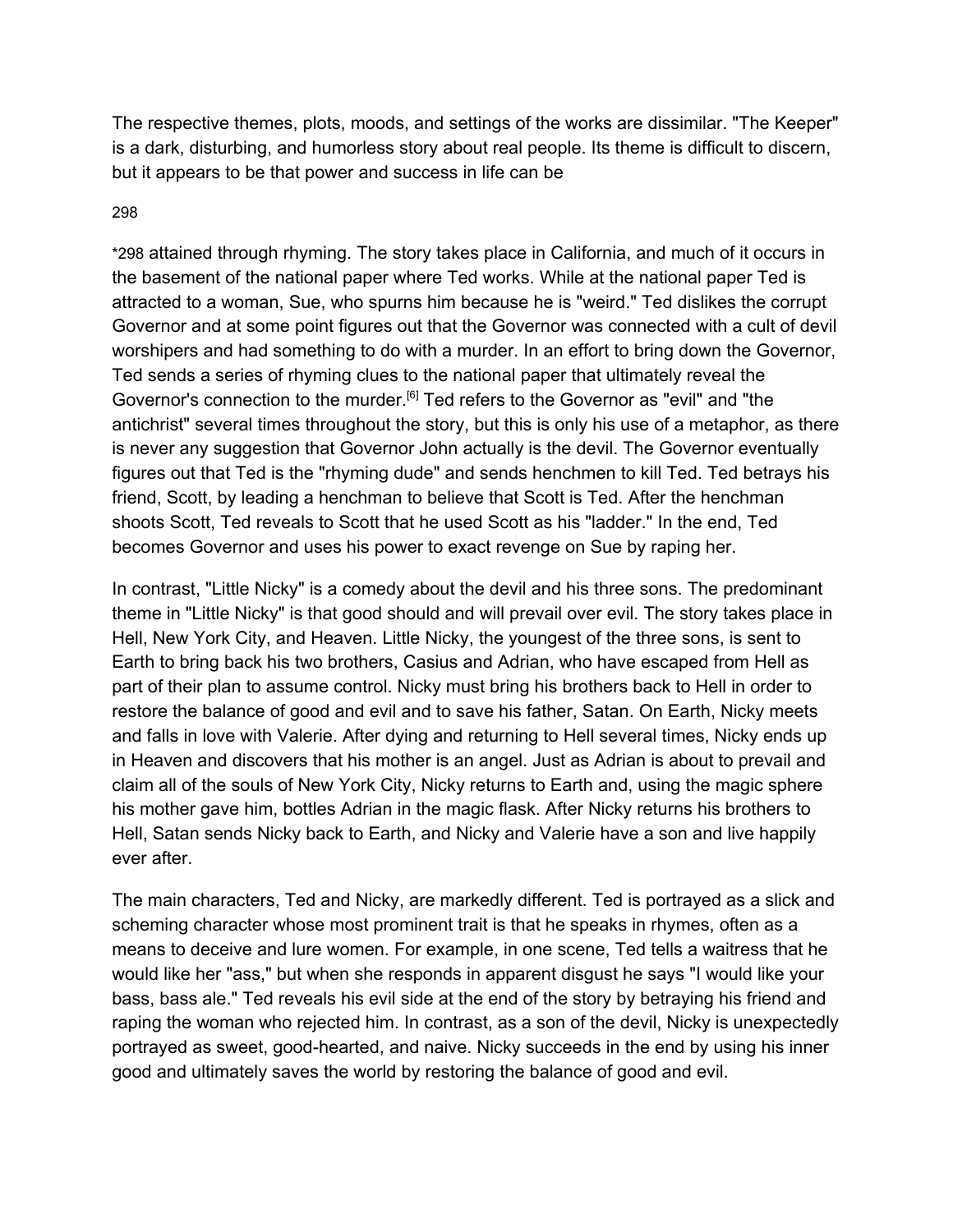The list of similarities cited by Stromback is extensive, but nonetheless insufficient to render the two works substantially similar. Some of the alleged similarities do not exist, others are overstated, and, to the extent there are similarities, they are simply too general or tenuous to meet the legal standard for similarity. By way of example, Stromback says that Ted is shown as a riddler and a punner and

#### 29[9](https://scholar.google.com/scholar_case?case=9947506304432034789&q=seven+new+line+cinema&hl=en&as_sdt=6,33#p299)

\*299 claims that the same "wordplay" occurs in Nicky's character development, but this is simply not true. Unlike Ted, Nicky does not speak in rhymes or use wordplay. Likewise, Stromback claims that Ted and Nicky both assume the same burden — saving the world and souls. But, a fair read of "The Keeper" shows that Ted's true concern is his own self-interest. While there are some similarities — for example, references to Hell and the devil and interracial families — Stromback's claim fails because the similar details are trivial or scattered details. *See Williams,* 84 F.3d at 590-91. "Where as here, the slight similarities are not thematically related, the whole is no greater than the sum of the parts." *Murray Hill Publ'ns, Inc.,* 361 F.3d at 325. Thus, the district court was correct in concluding that a reasonable person could not conclude that NLC copied protected expression from "The Keeper."

In spite of the absence of similar protectible elements in both works, Stromback contends that NLC's admission of access precludes a finding of no substantial similarity as a matter of law. This argument is easily rejected, because without substantial similarity, there can be no inference of copying, and thus, no infringement. In *Wickham v. Knoxville International Energy Exposition, Inc.,* 739 F.2d 1094 (6th Cir.1984), we held that because there was no substantial similarity, access was irrelevant: "No amount of proof of access will suffice to show copying if there are no similarities." *Id.* at 1097; *accord Arnstein v. Porter,* 154 F.2d 464, 469 (2d Cir.1946) ("Of course, if there are no similarities, no amount of evidence of access will suffice to prove copying.").

Finally, Stromback contends that the district court erred in granting summary judgment to NLC because it should have allowed discovery on the underlying and prior versions of the screenplay in order to permit Stromback to fully develop his claim. Stromback points out that he alleged not only that the movie "Little Nicky" infringed his copyright in "The Keeper," but also that NLC substantially copied and prepared versions of "The Keeper." Stromback contends that discovery was necessary to this portion of his claim and was relevant to address the question of how the movie "Little Nicky" was prepared in light of NLC's election not to rely upon independent creation as a defense. The district court rejected Stromback's request because only the movie was published to the public and because Stromback alleged in his amended complaint only that the movie was an infringing work. We think that this was the correct result. In deciding infringement claims, courts have held that only the version of the alleged infringing work presented to the public should be considered. *See*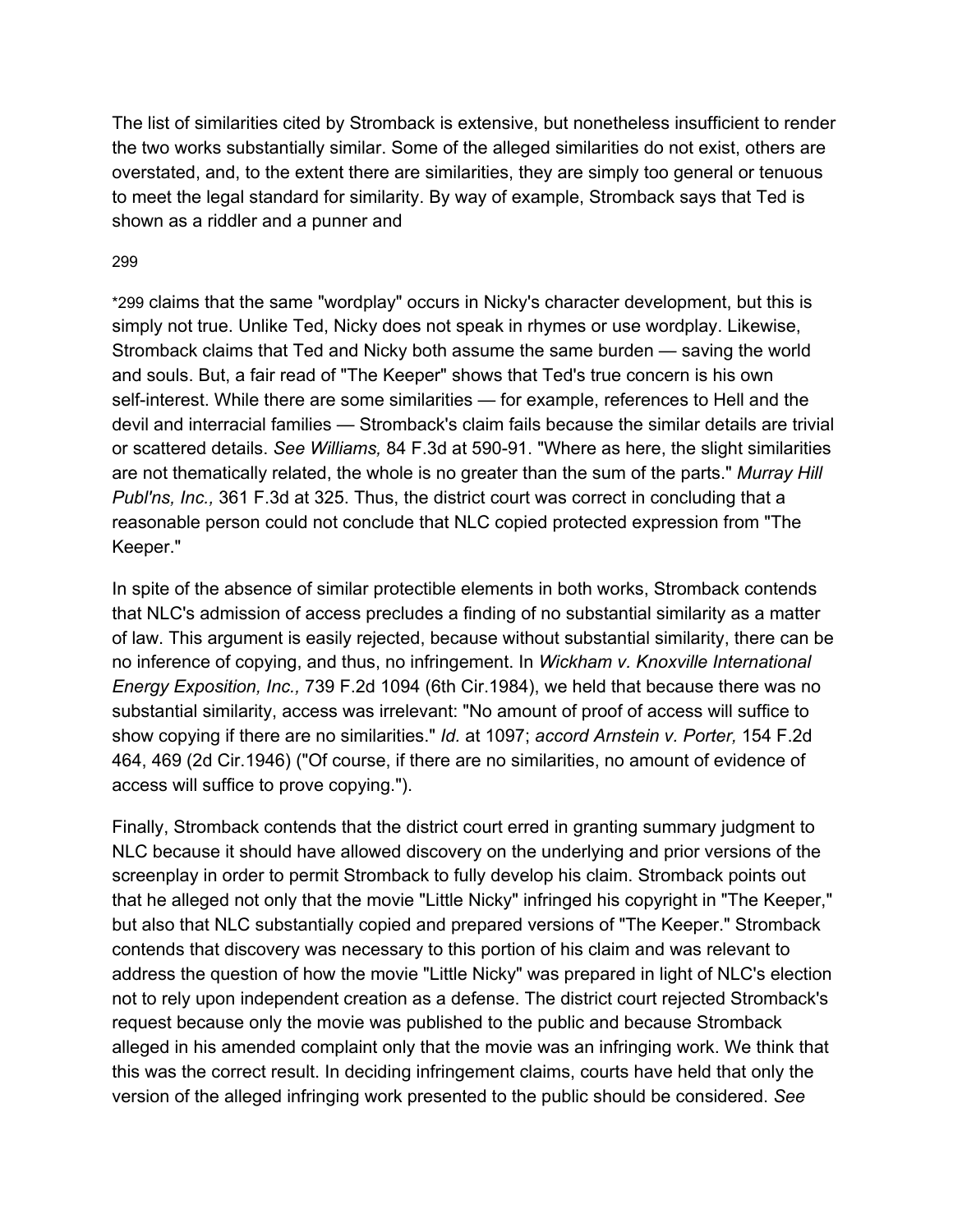*Davis v. United Artists, Inc.,* 547 F.Supp. 722, 724 n. 9 (S.D.N.Y.1982) ("Since the ultimate test of infringement must be the film as produced and broadcast, we do not consider the preliminary scripts."). "Courts have routinely rejected requests to consider earlier drafts of the screenplay. Consideration of earlier versions of the screenplay is too unreliable in determining substantial similarity." *Walker v. Time Life Films, Inc.,* 615 F.Supp. 430, 435 (S.D.N.Y.1985); *see also Madrid v. Chronicle Books,* 209 F.Supp.2d 1227, 1234 (D.Wyo.2002) (quoting *Walker* and refusing to grant the plaintiff's request for discovery on the development of the defendant's movie because such discovery would be "pointless"). As the *Madrid* court noted, the "intermediate copying" concept has only been recognized in a very limited application to cases involving computer programs — because of the complex nature of the subject. *Id.* at 1236. Because this

30[0](https://scholar.google.com/scholar_case?case=9947506304432034789&q=seven+new+line+cinema&hl=en&as_sdt=6,33#p300)

\*300 is not such a case, there is no need to apply the concept. Furthermore, in spite of Stromback's assertion to the contrary, the district court's assessment of the amended complaint was accurate because Stromback only alleged that the movie "Little Nicky" infringed "The Keeper" poem and screenplay.

# **C. Lanham Act Claim**

Stromback also contends that the district court erred in granting summary judgment on his claim for reverse passing off under Section 43 of the Lanham Act. Where a plaintiff's Lanham Act claim parallels his copyright infringement claim, a finding of no substantial similarity on the copyright claim precludes the Lanham Act claim. *Mihalek Corp. v. Michigan,* 814 F.2d 290, 296 (6th Cir.1987); *see also Litchfield v. Spielberg,* 736 F.2d 1352, 1358 (9th Cir.1984) (stating that "without substantial similarity there can be no claim for reverse passing off" under the Lanham Act). Stromback makes no attempt to distinguish his Lanham Act claim from his copyright infringement claim or to explain how there could be a likelihood of confusion when the two works are not substantially similar. Therefore, summary judgment was proper.

# **D. State Law Claims**

The district court concluded that NLC was entitled to summary judgment on all of Stromback's state law claims on the ground that they were subject to copyright preemption. On appeal, Stromback takes issue only with the district court's dismissal of his claims for commercial misappropriation, misappropriation of trade secrets, and interference with prospective economic advantage claims.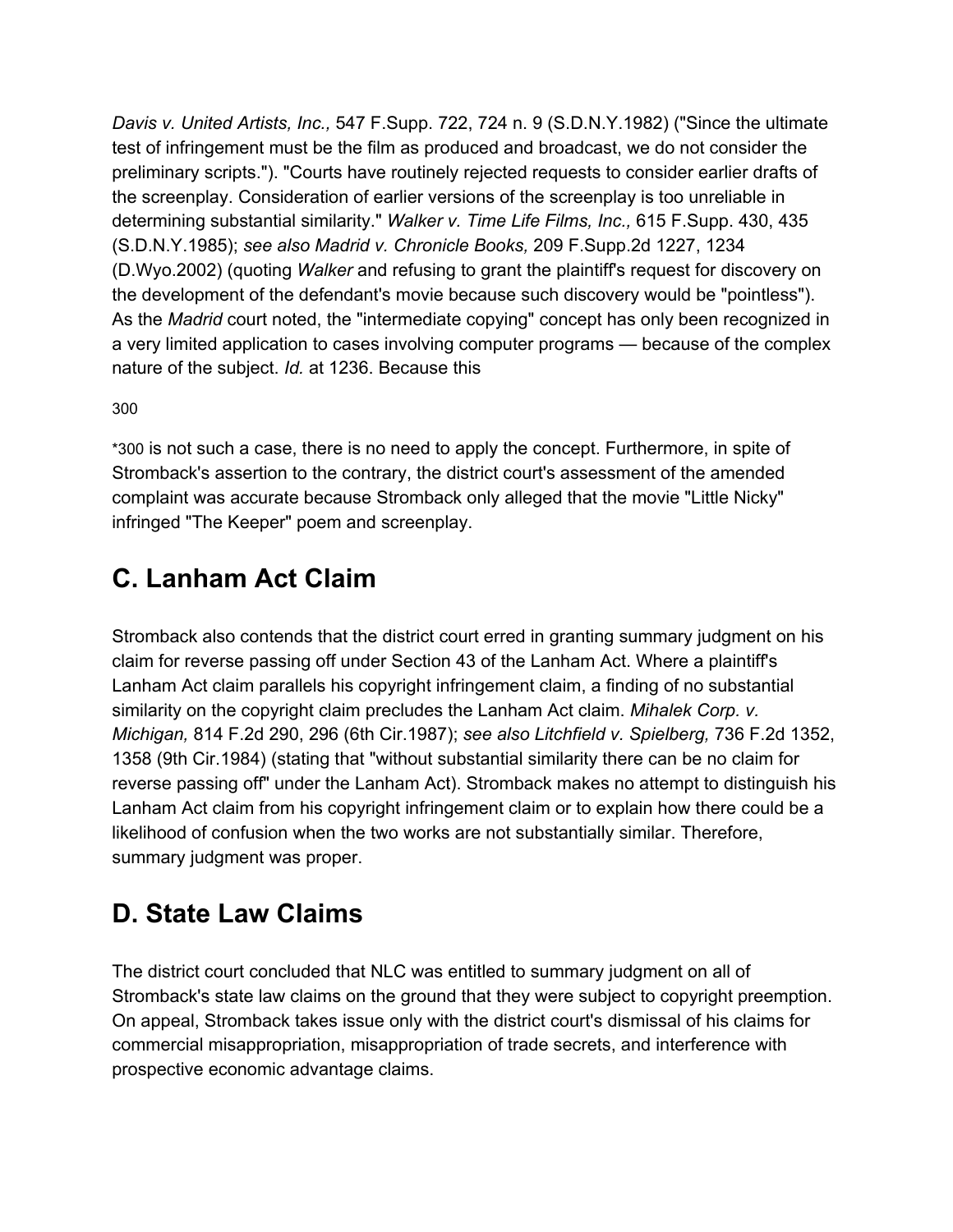Section 301 of the Copyright Act provides that:

On and after January 1, 1978, all legal or equitable rights that are equivalent to any of the exclusive rights within the general scope of copyright as defined by section 106 in works of authorship that are fixed in a tangible medium of expression and come within the subject matter of copyright... are governed exclusively by this title. Thereafter, no person is entitled to any such right or equivalent right in any such work under the common law or statutes of any State.

17 U.S.C. § 301(a). A state law claim will be preempted under Section 301 where two requirements are met. First, the work must come within the scope of the "subject matter of copyright" as set forth in Sections 102 and 103 of the Copyright Act. *Wrench LLC v. Taco Bell Corp.,* 256 F.3d 446, 453 (6th Cir.2001). Second, the rights granted under state law must be equivalent to any of the exclusive rights within the scope of federal copyright protection. *Id.* These requirements are often referred to as the "subject matter requirement" and the "general scope" or "equivalency" requirement. *Id.* (citing *Nat'l Basketball Ass'n v. Motorola, Inc.,* 105 F.3d 841, 848 (2d Cir.1997)).

# **1. Subject Matter Requirement**

The subject matter requirement of Section 301 is satisfied if a work fits within the general subject matter of Sections 102 and 103 of the Copyright Act, regardless of whether it qualifies for copyright protection. *Baltimore Orioles, Inc. v. Major League Baseball Players Ass'n,* 805 F.2d 663, 676 (7th Cir.1986) (quoting H.R.Rep. No. 94-1476, at 131, *reprinted in* 1976 U.S.C.C.A.N. 5659, 5747). In *Wrench,* this court joined several other circuits in holding that for purposes of preemption, the scope of the Copyright Act's subject matter is broader than the scope of its protection. *Wrench,* 256 F.3d at 454-55. Stromback's claims meet the

30[1](https://scholar.google.com/scholar_case?case=9947506304432034789&q=seven+new+line+cinema&hl=en&as_sdt=6,33#p301)

\*301 subject matter requirement because "The Keeper" poem and screenplay fall squarely within the range of materials protected by the Copyright Act; that is, they are both original literary works "fixed in [a] tangible medium of expression." 17 U.S.C. § 102(a). Stromback does not dispute that the poem and screenplay meet the subject matter requirement, but he does argue that his commercial misappropriation claim avoids preemption on this basis because it relates to "the time, effort, and money that [Stromback] expended" as well as NLC's unauthorized "uses" of Stromback's efforts. (Appellant's Br. at 55-56.) This argument ignores the principle cited above, that the subject matter of copyright is broader than its protections. Thus, Stromback's citation to *Feist Publications, Inc. v. Rural Telephone Service Co.,* 499 U.S. 338, 111 S.Ct. 1282, 113 L.Ed.2d 358 (1991), for the proposition that there is no copyright protection for "sweat of the brow" efforts is not germane to the subject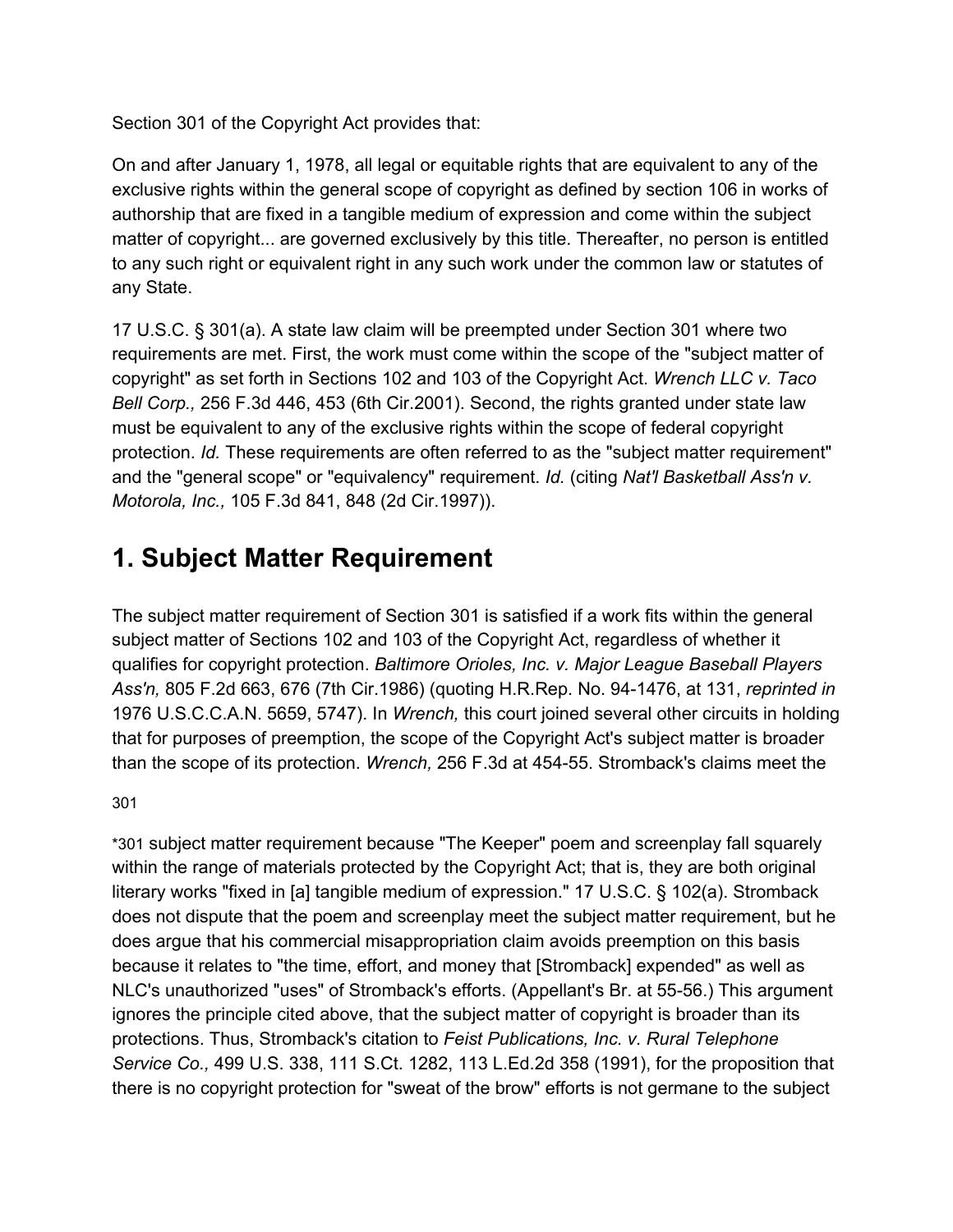matter inquiry. Moreover, even assuming that Stromback's time, effort, and money constitute a separate element of his claim, it would still be within the subject matter of copyright because the claim is based upon NLC's unauthorized use of "The Keeper" poem and screenplay. *Cf. Nat'l Basketball Ass'n,* 105 F.3d at 848 ("We hold that where the challenged copying relates in part to the copyrighted broadcasts of the games, the subject matter requirement is met as to both the broadcasts and games."). Moreover, Stromback's argument that Section 106 of the Copyright Act does not grant a copyright owner the exclusive right to "use" a work is sophistry. *See Alcatel USA, Inc. v. DGI Techs., Inc.,* 166 F.3d 772, 787 (5th Cir.1999) ("Use of a copyrighted work by one who does not own the copyright constitutes infringement under federal law, provided the use falls within the scope of a copyright owner's exclusive rights.") (footnote omitted).

# **2. Equivalency Requirement**

Courts analyze equivalency by applying "a functional test" to determine whether the state law right at issue is equivalent to any of the exclusive rights under Section 106 of the Copyright Act. *Data Gen. Corp. v. Grumman Sys. Support Corp.,* 36 F.3d 1147, 1164 (1st Cir.1994). In *Wrench,* we stated:

Equivalency exists if the right defined by state law may be abridged by an act which in and of itself would infringe one of the exclusive rights. Conversely, if an extra element is required instead of or in addition to the acts of reproduction, performance, distribution or display in order to constitute a state-created cause of action, there is no preemption, provided that the extra element changes the nature of the action so that it is qualitatively different from a copyright infringement claim.

256 F.3d at 456 (citation omitted). *See also Summit Mach. Tool Mfg. Corp. v. Victor CNC Sys., Inc.,* 7 F.3d 1434, 1440 (9th Cir.1993). The existence of an extra element precludes preemption only where the element changes the nature, rather than the scope, of the action. *Data Gen.,* 36 F.3d at 1164-65.

### **a.** *Commercial Misappropriation*

Stromback alleges in his commercial misappropriation claim that Stromback "expended significant time, effort, and money" to create "The Keeper" screenplay with "the expectation that he would reap the benefits of the production of the screenplay into a film for commercial sale" and that NLC misappropriated the poem and screenplay, including its characters, scenes and events and will reap the benefits that Stromback was expecting.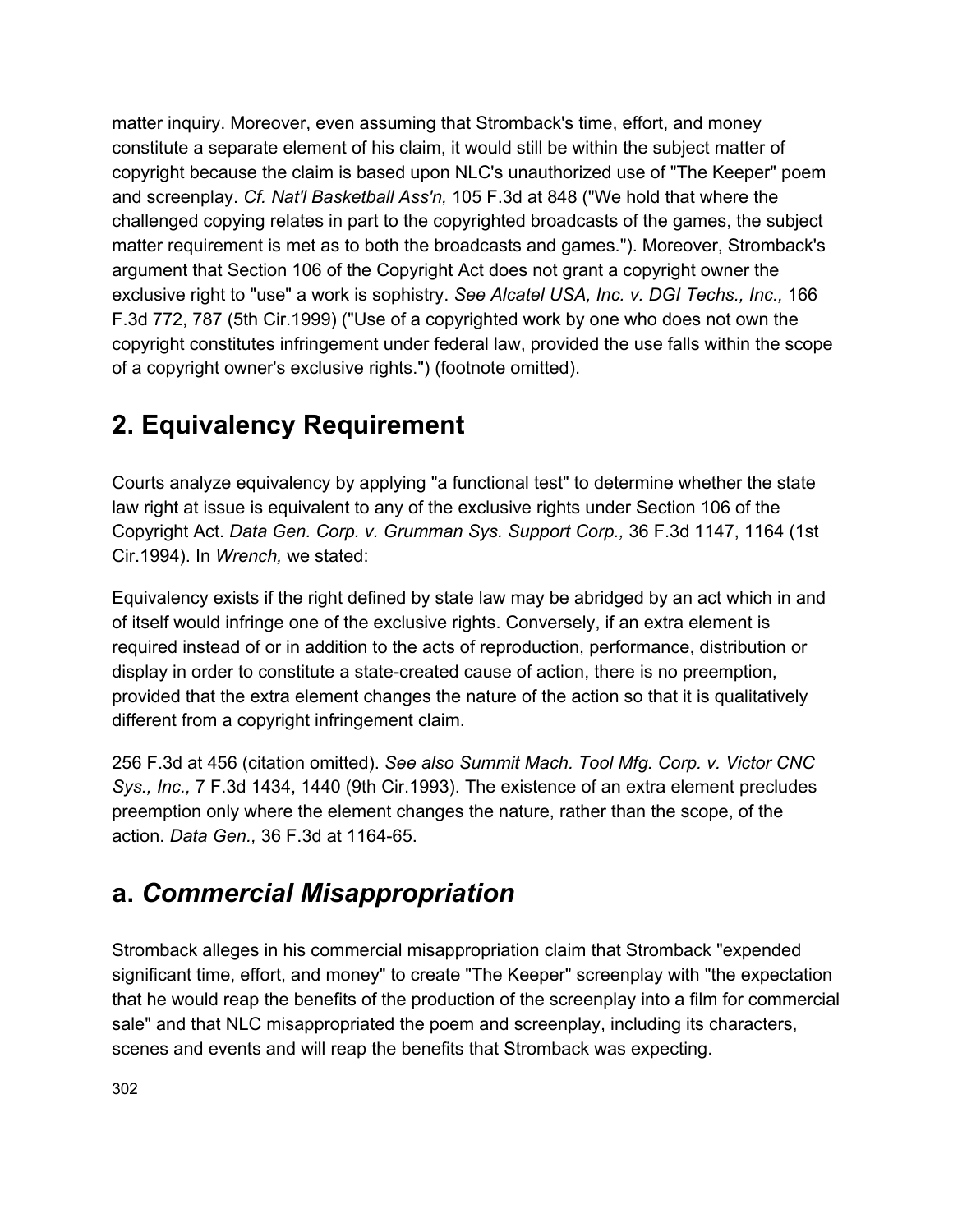\*302 (1st Am. Compl. ¶¶ 48-49, J.A. at 242.) The essence of this claim is that NLC copied portions of "The Keeper" poem and screenplay. Courts faced with similar misappropriation claims have held them to be preempted by the Copyright Act because they allege an act that infringes upon one of the exclusive rights set forth in Section 106. *See, e.g., Daboub v. Gibbons,* 42 F.3d 285, 289 (5th Cir.1995) (concluding that the plaintiffs' claims, including misappropriation, were preempted because they merely alleged wrongful copying, distribution and performance of lyrics without alleging an extra element rendering the claim different from a copyright infringement claim); *Ehat v. Tanner,* 780 F.2d 876, 878 (10th Cir.1985) (finding "no distinction" between the state law right asserted in the misappropriation claim and the exclusive rights granted under the Copyright Act); *Artie Fields Prods., Inc. v. Channel 7 of Detroit, Inc.,* No. 94-CV-70730-DT, 1994 WL 559331, at \*2-3 (E.D.Mich. June 10, 1994) (holding that the plaintiff's misappropriation and unfair competition claims grounded solely in the copying of the plaintiff's protected expression were preempted); 1 Nimmer § 1.01[B][1][f][iii] ("Except for a few stray rulings, legions of cases ... have held preempted claims for misappropriation") (citations omitted). Of course, a misappropriation claim will survive preemption if it alleges an extra element, such as a confidential or fiduciary relationship. *Computer Assocs. Int'l, Inc. v. Altai, Inc.,* 982 F.2d 693, 717 (2d Cir.1992). However, Stromback's assertion that his claim is based upon the time, effort, and money that he expended in developing the screenplay is not an extra element that saves his claim from preemption. *See Del Madera Props. v. Rhodes & Gardner, Inc.,* 820 F.2d 973, 976-77 (9th Cir.1987) (finding the plaintiff's misappropriation claim preempted because the "[e]ffort expended to create a Tentative Map and supporting documents is effort expended to create tangible works of authorship" and "[a]s such, this effort is within the scope of copyright protection"); *Mayer v. Josiah Wedgwood & Sons, Ltd.,* 601 F.Supp. 1523, 1535 (S.D.N.Y.1985) (rejecting as preempted the plaintiff's unfair competition/misappropriation claim alleging misappropriation of the plaintiff's time, effort, and talent). Therefore, this claim is preempted.

### **b.** *Misappropriation of Trade Secrets*

Count VI of Stromback's first amended complaint alleged a claim for misappropriation of trade secrets under the Michigan Uniform Trade Secrets Act ("MUTSA"), M.C.L. § § 445.1901-.1910, and under Michigan and California common law.<sup>[7]</sup> Under Michigan law, the elements of a common law claim for misappropriation of trade secrets are: (1) the existence of a trade secret; (2) the defendant's acquisition of the trade secret in confidence; and (3) the defendant's unauthorized use of it. *Aerospace Am., Inc. v. Abatement Techs., Inc.,* 738 F.Supp. 1061, 1069 (E.D.Mich.1990) (citing *Kearns v. Ford Motor Co.,* 203 U.S.P.Q. 884, 888 (E.D.Mich.1978)). MUTSA displaces common law trade secret misappropriation claims arising after October 1, 1998 — the effective date of MUTSA. M.C.L. § 445.1910. Stromback alleged in his complaint that "Defendants had a duty not to disclose or exploit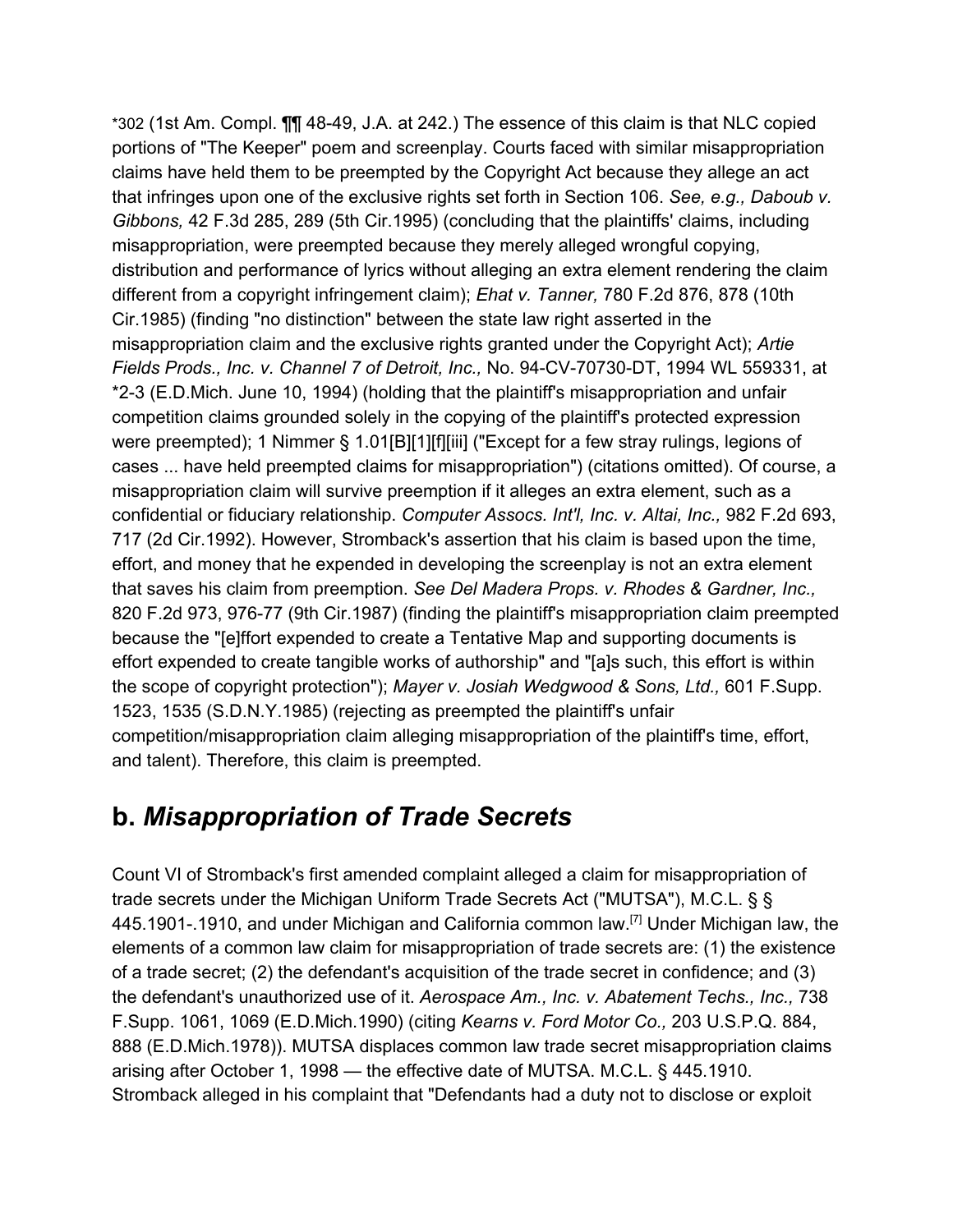confidential information acquired from [Stromback]"; that "Defendants were aware that the information obtained by [sic] Stromback was confidential

### 30[3](https://scholar.google.com/scholar_case?case=9947506304432034789&q=seven+new+line+cinema&hl=en&as_sdt=6,33#p303)

\*303 information and/or trade secrets"; that "Defendants disclosed and exploited the confidential information they received from [Stromback], without Stromback's permission"; and that Stromback has been damaged as a result of "[Defendants'] breaches of their duty of confidentiality." (1st Am. Compl. ¶¶ 64-67, J.A. at 246.)

In concluding that the misappropriation of trade secrets claim was preempted, the district court lumped it together with Stromback's commercial misappropriation claim, stating that it was "substantively no different than [the] commercial misappropriation claim." In doing so, however, the district court failed to recognize that a considerable number of cases have held that misappropriation of trade secrets claims are not preempted because they require proof of a confidential relationship, which provides the extra element required to survive preemption. For example, in *Computer Associates International, Inc. v. Altai, Inc.,* 982 F.2d 693 (2d Cir.1992), the Second Circuit stated:

[M]any state law rights that can arise in connection with instances of copyright infringement satisfy the extra element test, and thus are not preempted by section 301. These include unfair competition claims based upon breaches of confidential relationships, breaches of fiduciary duties and trade secrets.

....

Trade secret claims often are grounded upon a defendant's breach of a duty of trust or confidence to the plaintiff through improper disclosure of confidential material. The defendant's breach of duty is the gravamen of such trade secret claims, and supplies the "extra element" that qualitatively distinguishes such trade secret causes of action from claims for copyright infringement that are based solely upon copying.

*Id.* at 717 (citations omitted). *See also Dun & Bradstreet Software Servs., Inc. v. Grace Consulting, Inc.,* 307 F.3d 197, 218 (3d Cir.2002) ("We agree with Geac that if their misappropriation of trade secrets claim was based on such breach of duty of trust and confidentiality, it would survive preemption in this case."); *Ez-Tixz, Inc. v. Hit-Tix, Inc.,* 919 F.Supp. 728, 737-38 (S.D.N.Y.1996) (holding that because "plaintiff's claim for trade secret misappropriation require[d] proof of a breach of confidence, it [was] not preempted by federal law"); 1 Nimmer § 1.01[B][1][h] ("Actions for disclosure and exploitation of trade secrets require a status of secrecy, not required for copyright, and hence, are not preempted.") (footnotes omitted). Several courts have held that claims brought under state trade secret statutes modeled on the Uniform Trade Secrets Act, such as MUTSA, survive preemption because the required proof of the existence and breach of a confidential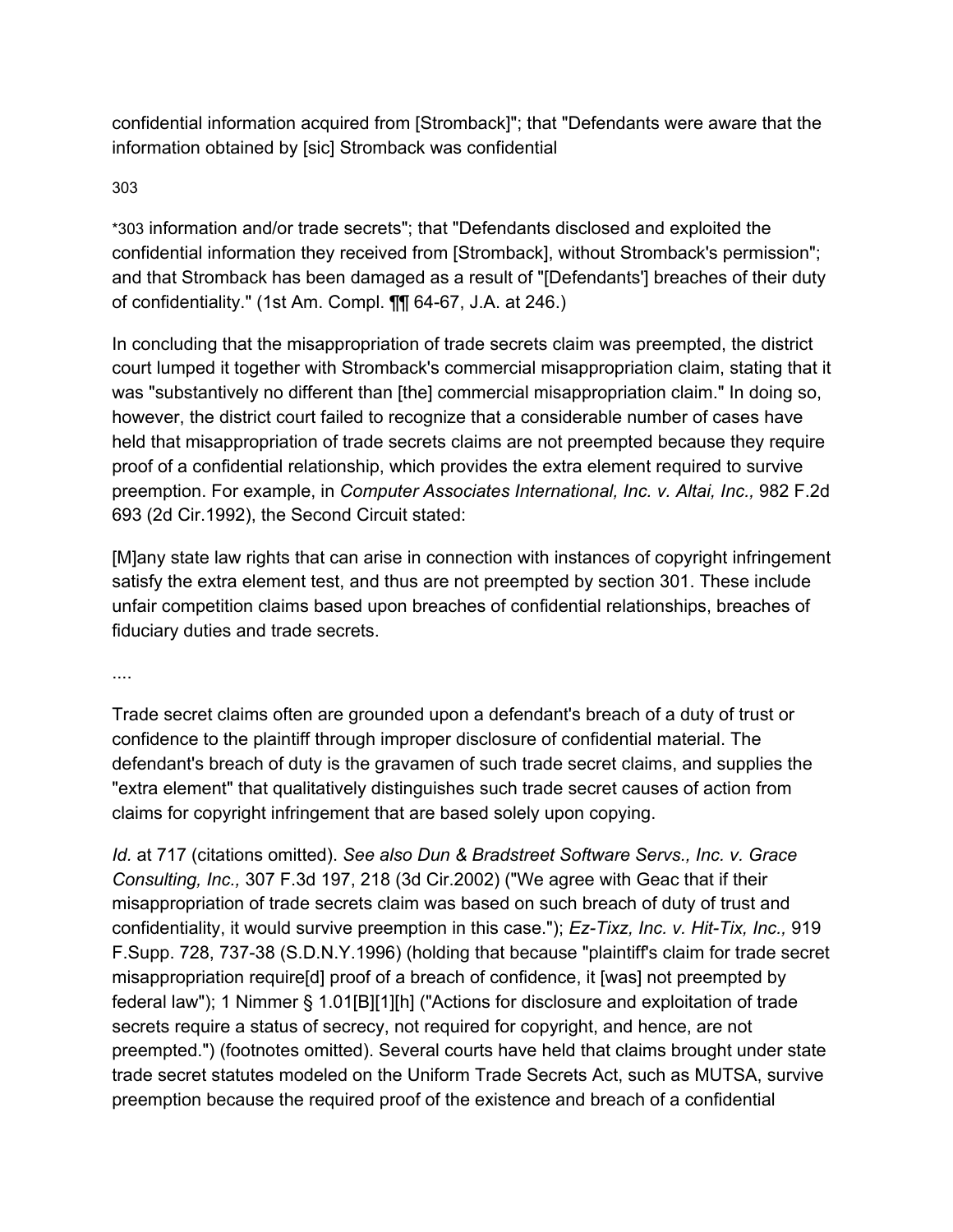relationship provides the extra element necessary to survive preemption. *See Data Gen. Corp. v. Grumman Sys. Support Corp.,* 36 F.3d 1147, 1165 (1st Cir.1994) (holding that a claim under Massachusetts trade secret law was not preempted "because participation in the breach of a duty of confidentiality — an element that forms no part of a copyright infringement claim — represents unfair competitive conduct qualitatively different from mere unauthorized copying"); *Trandes Corp. v. Guy F. Atkinson Co.,* 996 F.2d 655, 660 (4th Cir.1993) (holding that a claim under the Maryland Uniform Trade Secrets Act was not preempted because it "require[d] proof of a breach of trust or confidence"); *S.O.S., Inc. v. Payday, Inc.,* 886 F.2d 1081, 1090 n. 13 (9th Cir.1989) (noting that a claim under the California Uniform Trade Secrets Act would not involve a legal or equitable right equivalent to an exclusive right of a copyright owner under the Copyright Act);

#### 30[4](https://scholar.google.com/scholar_case?case=9947506304432034789&q=seven+new+line+cinema&hl=en&as_sdt=6,33#p304)

\*304 *Gates Rubber Co. v. Bando Chem. Indus., Ltd.,* 9 F.3d 823, 847-48 (10th Cir.1993) ("Because Gates' claim for trade secret misappropriation under the Colorado Uniform Trade Secrets Act requires proof of a breach of trust or confidence — proof that is not required under the Copyright Act — Gates' state law claims are not preempted by federal law."); *Bateman v. Mnemonics, Inc.,* 79 F.3d 1532, 1549 (11th Cir.1996) (expressing "no doubt that the Florida trade secret statute at issue satisfies the `extra element' test generally employed by courts in performing copyright preemption analysis"). Because proof of a confidential relationship is a necessary element in a trade secret misappropriation claim under both the common law and uniform trade secrets laws such as MUTSA, we hold that Stromback's trade secrets misappropriation claim is not preempted by Section 301; proof of a confidential relationship and its breach provide an extra element.

In noting that Stromback did not argue that there was an extra element, such as a fiduciary relationship, the district court failed to undertake the proper inquiry in an equivalency analysis. [8] In *Trandes Corp. v. Guy F. Atkinson Co.,* 996 F.2d 655 (4th Cir.1993), the Fourth Circuit stated that in determining equivalency, a court should compare "the elements of the causes of action ..., not the facts pled to prove them." *Id.* at 659. *See also Gates Rubber Co.,* 9 F.3d at 847 (examining elements of the state cause of action for misappropriation of trade secrets to determine whether the extra element requirement was met); *Harolds Stores, Inc. v. Dillard Dep't Stores, Inc.,* 82 F.3d 1533, 1543 (10th Cir.1996) (following *Trandes Corp.*). We believe that *Trandes Corp.* provides an accurate statement of the law *generally,* where the state law claim itself furnishes the extra element needed to avoid equivalency. In this case, for example, the district court could have determined the preemption issue solely by examining the elements for a trade secrets misappropriation claim under Michigan law. Because a plaintiff alleging such a claim must prove the existence and breach of a confidential relationship, the claim itself is not preempted. Whether the plaintiff has actually alleged the proper elements of the claim goes to the question of whether the claim could survive a Rule 12(b)(6) motion to dismiss, not whether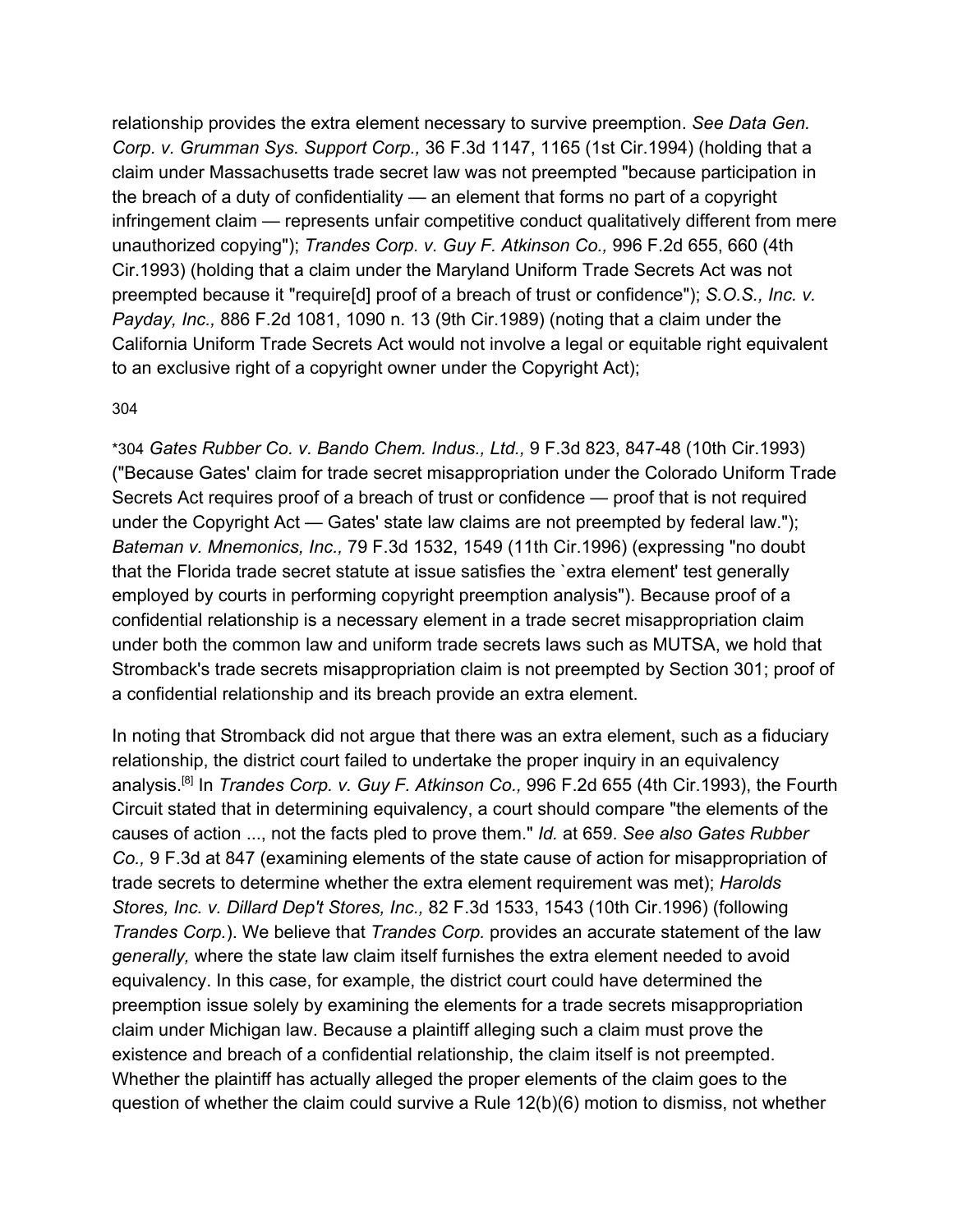the claim is preempted. *See Firoozye v. Earthlink Network,* 153 F.Supp.2d 1115, 1131 (N.D.Cal.2001) ("The defendants' contention that the plaintiff has failed to allege a confidential relationship and their citation to *Design Art* address the merits of the plaintiff's trade secret claim, not whether that claim is preempted by the Copyright Act."). Nonetheless, a court may be required to review the facts as pled by the plaintiff in order to determine whether the acts giving rise to the state law claim are merely acts of copyright infringement. *See Sturdza,* 281 F.3d at 1304 ("To determine whether a state law claim is qualitatively different from a copyright claim — that is, whether the state claim has an `extra element' — courts generally examine both the elements of the state law cause of action and the way the

#### 30[5](https://scholar.google.com/scholar_case?case=9947506304432034789&q=seven+new+line+cinema&hl=en&as_sdt=6,33#p305)

\*305 plaintiff has actually pled that cause of action."). For example, a conversion claim will usually survive preemption because the tort relates to the unauthorized exercise of dominion and control, or interference with, another's personal property. *See, e.g., Carson v. Dynegy, Inc.,* 344 F.3d 446, 456-57 (5th Cir.2003) (holding that conversion claim under Texas law survived preemption); *United States ex rel. Berge v. Bd. of Trustees of the Univ. of Ala.,* 104 F.3d 1453, 1463 (4th Cir.1997) ("It is hornbook law that a state law action for conversion will not be preempted if the plaintiff can prove the extra element that the defendant unlawfully retained the physical object embodying its work.") (internal quotations and citations omitted). Where the conversion claim involves intangible property, a court should examine the plaintiff's allegations to determine whether the state law right is equivalent to one of the exclusive rights under Section 106. *See Daboub,* 42 F.3d at 289-90 (holding that the conversion claim was preempted where the plaintiffs alleged that the defendants improperly copied, distributed, and performed their song); *Berge,* 104 F.3d at 1463 (holding conversion claim preempted because "what is crucial is that Berge makes no claim that appellants converted any tangible objects embodying her intellectual property"). Likewise, a promise in a breach of contract claim may suffice as an extra element, but this determination must be based upon a review of the plaintiff's allegations. *Higher Gear Group, Inc. v. Rockenbach Chevrolet Sales, Inc.,* 223 F.Supp.2d 953, 958 (N.D.Ill.2002). We followed this approach in *Wrench.* Although we examined Michigan law regarding contracts implied in fact and contracts implied in law, it was necessary to also examine the plaintiffs' breach of contract allegations to determine whether the promise was a "promise to pay for the use of the work," which would not have been preempted, or merely "a promise to refrain from reproducing, performing, distributing or displaying the work," which would have been preempted. *Wrench,* 256 F.3d at 457. Similarly, in *Murray Hill Publications, Inc. v. ABC Communications, Inc.,* 264 F.3d 622 (6th Cir.2001), we set forth the law in Michigan regarding conversion and then determined from the plaintiffs' allegations that the claim was preempted because it met the equivalency requirement. *Id.* at 636-37.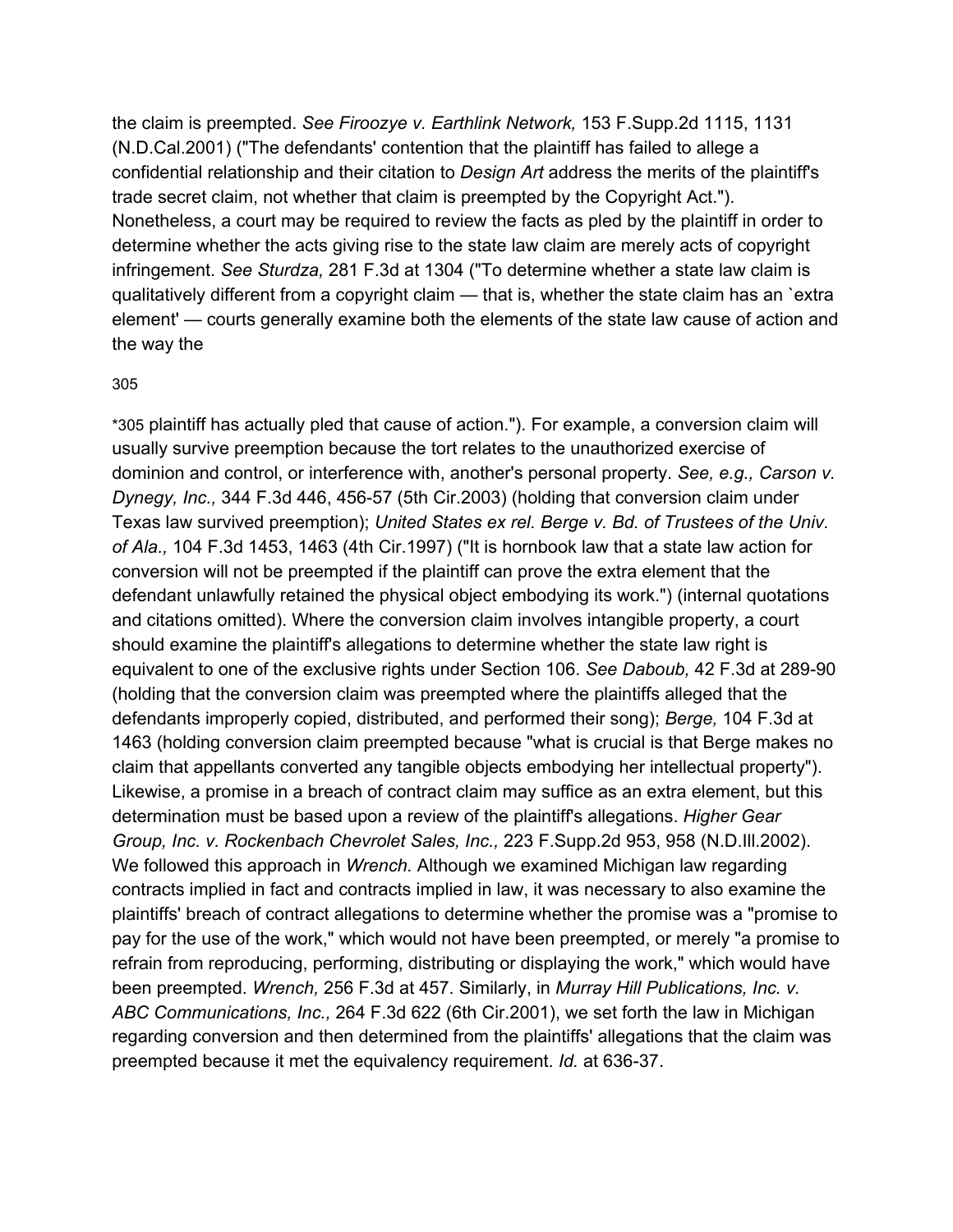Although the district court incorrectly determined that the misappropriation of trade secrets claim was preempted, this panel may affirm if the decision was correct for any reason, including one the district court did not consider. *United States Postal Serv. v. Nat'l Ass'n of Letter Carriers,* 330 F.3d 747, 750 (6th Cir.2003). We conclude that dismissal was proper because, as a matter of law, "The Keeper" poem and screenplay were not trade secrets and, even if they were, there was no misappropriation. In order to constitute a trade secret under MUTSA, information alleged to be a trade secret must "[d]erive independent economic value, actual or potential, from not being generally known to, and not being readily ascertainable by proper means by, other persons who can obtain economic value from its disclosure or use." M.C.L.  $\S$  445.1902(d)(i). Thus, the essence of a trade secret is that it derives its value from secrecy. Here, Stromback could not possibly argue that his poem and screenplay had "independent economic value" because he kept them secret. Those works would have "independent economic value" only if they were exploited publicly through broad dissemination. Furthermore, even if Stromback's poem and screenplay had some independent economic value from being held in secrecy, Stromback could not prove misappropriation. As set forth above, "The

#### 30[6](https://scholar.google.com/scholar_case?case=9947506304432034789&q=seven+new+line+cinema&hl=en&as_sdt=6,33#p306)

\*306 Keeper" poem and screenplay and "Little Nicky" are not at all similar. The only similarities arise from common and well-known themes, plots, and character traits that "are readily ascertainable by other means," *id.,* and therefore cannot constitute trade secrets. Because we have concluded that the two works are not substantially similar, no reasonable juror could conclude that NLC misappropriated any trade secrets from Stromback's works.

### **c.** *Interference with Prospective Economic Advantage*

Stromback's final state law claim is a claim for interference with prospective economic advantage. The elements of the claim are: (1) the existence of a valid business relationship or expectancy; (2) knowledge of the relationship or expectancy by the defendant; (3) intentional interference by the defendant which induces or causes a breach or termination of the relationship or expectancy; and (4) damage to the plaintiff. *BPS Clinical Labs. v. Blue Cross & Blue Shield of Mich.,* 217 Mich.App. 687, 698, 552 N.W.2d 919, 925 (1996) (per curiam). Stromback's allegations in support of this claim are that he "had a legitimate expectation of a future economic benefit from the development of his poetry and screenplay"; that NLC "knew that the use of [Stromback's] poem and screenplay would interfere with [his] reputation and [its] development ... within the film industry"; and that NLC's "actions in misappropriating the poem and screenplay including the characters, character interplay, scenes and events ... and passing them off as [its] own in the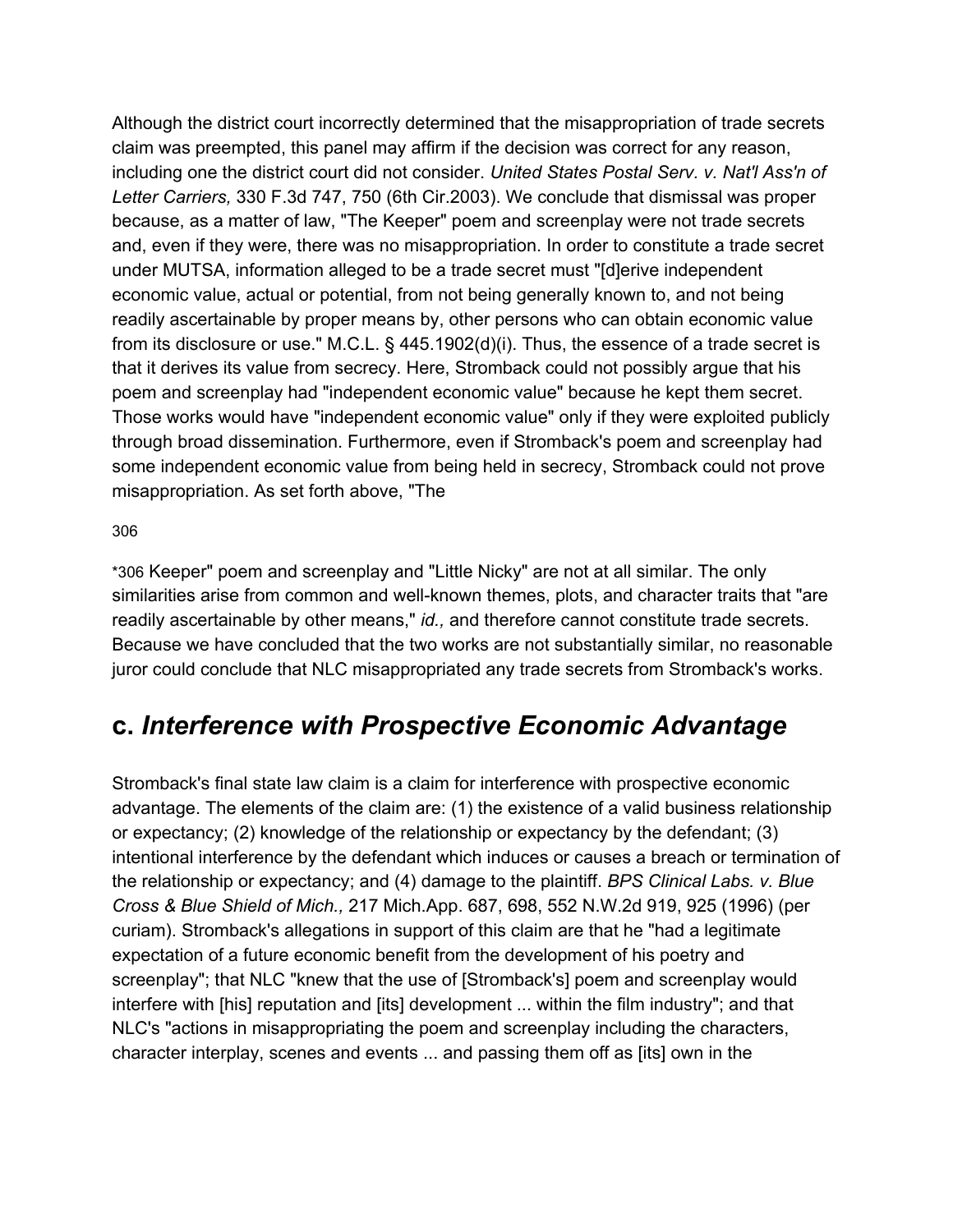production of `Little Nicky' ... were made with the intent that [Stromback's] expected relationships would be disrupted." (1st Am. Compl. ¶¶ 77-79, J.A. at 248.)

Generally, tortious interference claims (with contract or prospective economic advantage) are held to be preempted because the rights asserted in such claims are not qualitatively different from the rights protected by copyright. *See, e.g., Idema v. Dreamworks, Inc.,* 162 F.Supp.2d 1129, 1193 (C.D.Cal.2001) (holding that the plaintiff's claim for negligent interference with prospective economic advantage did "not protect any right `qualitatively different' from those rights protected by copyright"); *Titan Sports, Inc. v. Turner Broadcasting Sys., Inc.,* 981 F.Supp. 65, 74 (D.Conn.1997) ("The right that Plaintiff's contracts with Hall and Nash seeks to protect is Plaintiff's exclusive ownership right in its copyrighted material — precisely what the Copyright Act seeks to protect."); *Aqua Bay Concepts, Inc. v. Grosse Point Bd. of Realtors,* No. 91-CV-74819, 1992 WL 350275, at \*4 (E.D.Mich. May 7, 1992) ("There is no indication that the state allegation of contractual interference is `qualitatively different' from the copyright infringement claim."). According to Professor Nimmer,

Insofar as unauthorized reproduction, distribution, performance or display causes the plaintiff to lose the benefits that would flow from an actual or prospective contract whereby plaintiff would authorize any such acts, the rights created by the tort of contract interference do not appear to differ qualitatively from rights under copyright; copyright also contemplates loss of actual or prospective contract benefits by reason of such unauthorized acts. Pre-emption in this context would, then, appear to be justified. The fact that the tort, unlike copyright infringement, requires awareness of the conflicting contract and an intentional interference with it merely means that the state-created right is narrower than its copyright counterpart, not that it is qualitatively different so as to preclude pre-emption.

### 30[7](https://scholar.google.com/scholar_case?case=9947506304432034789&q=seven+new+line+cinema&hl=en&as_sdt=6,33#p307)

\*307 1 Nimmer § 1.01[B][1][a] (footnotes omitted). *See also Harper & Row Publishers, Inc. v. Nation Enters.,* 723 F.2d 195, 201 (2d Cir.1983), *rev'd on other grounds,* 471 U.S. 539, 105 S.Ct. 2218, 85 L.Ed.2d 588 (1985) (finding the tortious interference claim preempted because unauthorized publication was the basis for the violation and the elements of awareness and intentional interference pled in the tortious interference claim did not render the claim different from a copyright claim).

Here, Stromback's tortious interference claim arises out of NLC's alleged copying, display, and distribution of "The Keeper" poem and screenplay — acts which also violate the exclusive rights granted by Section 106. This claim is based upon activity which constitutes copyright infringement and is preempted because it is not "qualitatively different" from a copyright infringement claim. We reject Stromback's argument that the development of his reputation is an extra element that somehow renders the claim different from a copyright